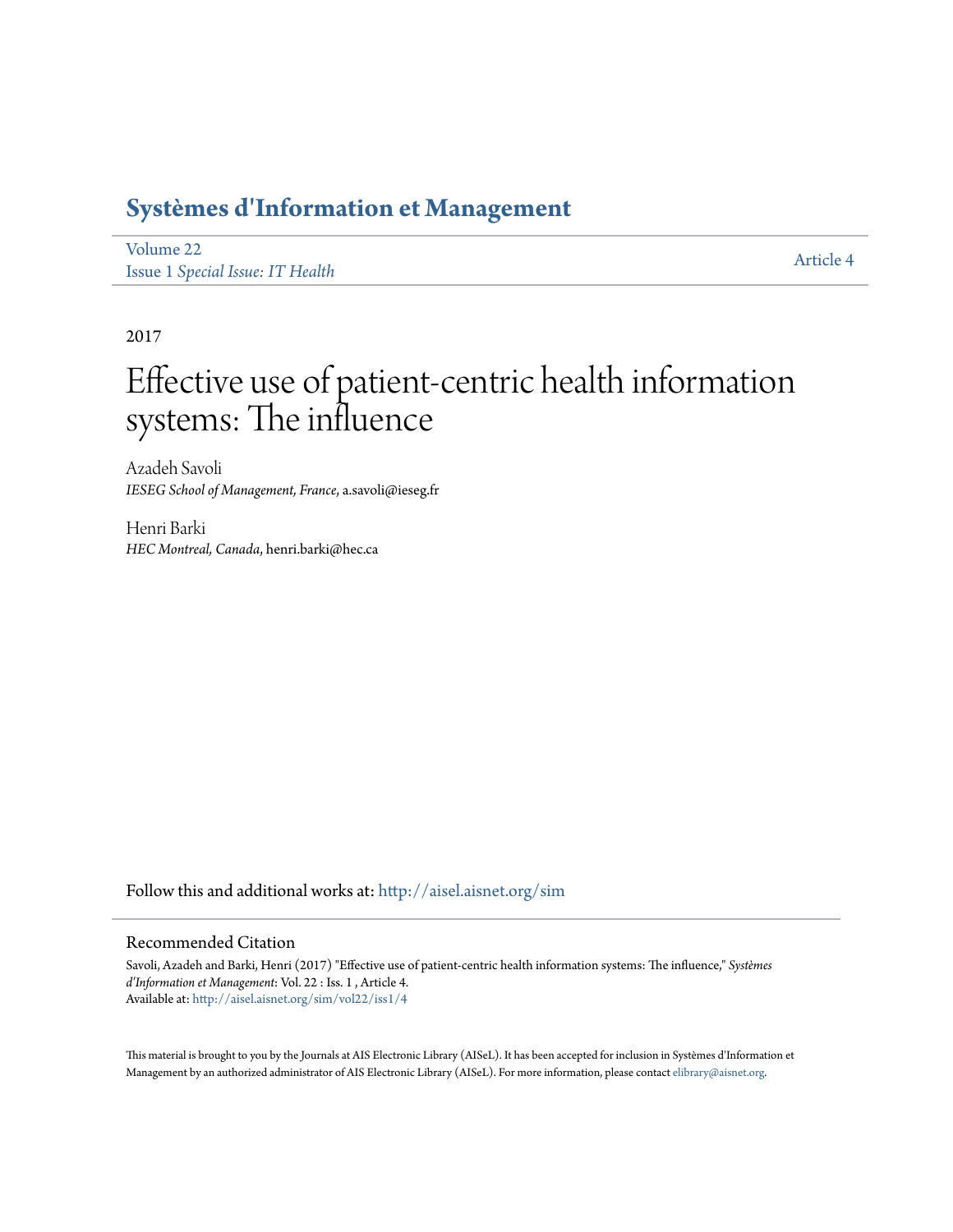## **Effective use of patient-centric health information systems: The influence of patient emotions**

## *Azadeh SAVOLI\* & Henri BARKI\*\**

\* IESEG School of Management, France \*\* HEC Montreal, Canada

#### **ABSTRACT**

*The present study examined how patients' emotional responses to a Portal (i.e., a patient-centric health IT designed to help patients self-manage their chronic condition) influenced their effective use of the Portal. Based on interview data collected from 34 asthma patients, we identified six categories of emotions that the Portal's usage evoked in patients who participated in the study. While patients who had negative emotions about the Portal tended to always use it ineffectively, the effectiveness with which patients who had positive emotions used the Portal varied according to their differing perceptions of the Portal. In addition, while all positive emotions were associated with high frequencies of Portal use, this usage was not always effective as it was sometimes not aligned with the Portal's goal of asthma self-management. These findings suggest that designers and implementers need to pay greater attention to the emotional responses that patient-users can have, and to try to minimize the emergence of negative emotions by designing systems that induce in patients a positive experience and self-image, as well as joy while promoting their effective usage of these systems.* 

*Keywords: Emotions, Asthma self-management, Effective use, Health information technologies, Qualitative research.*

*N° 1 – VOL. 22 – 2017 71*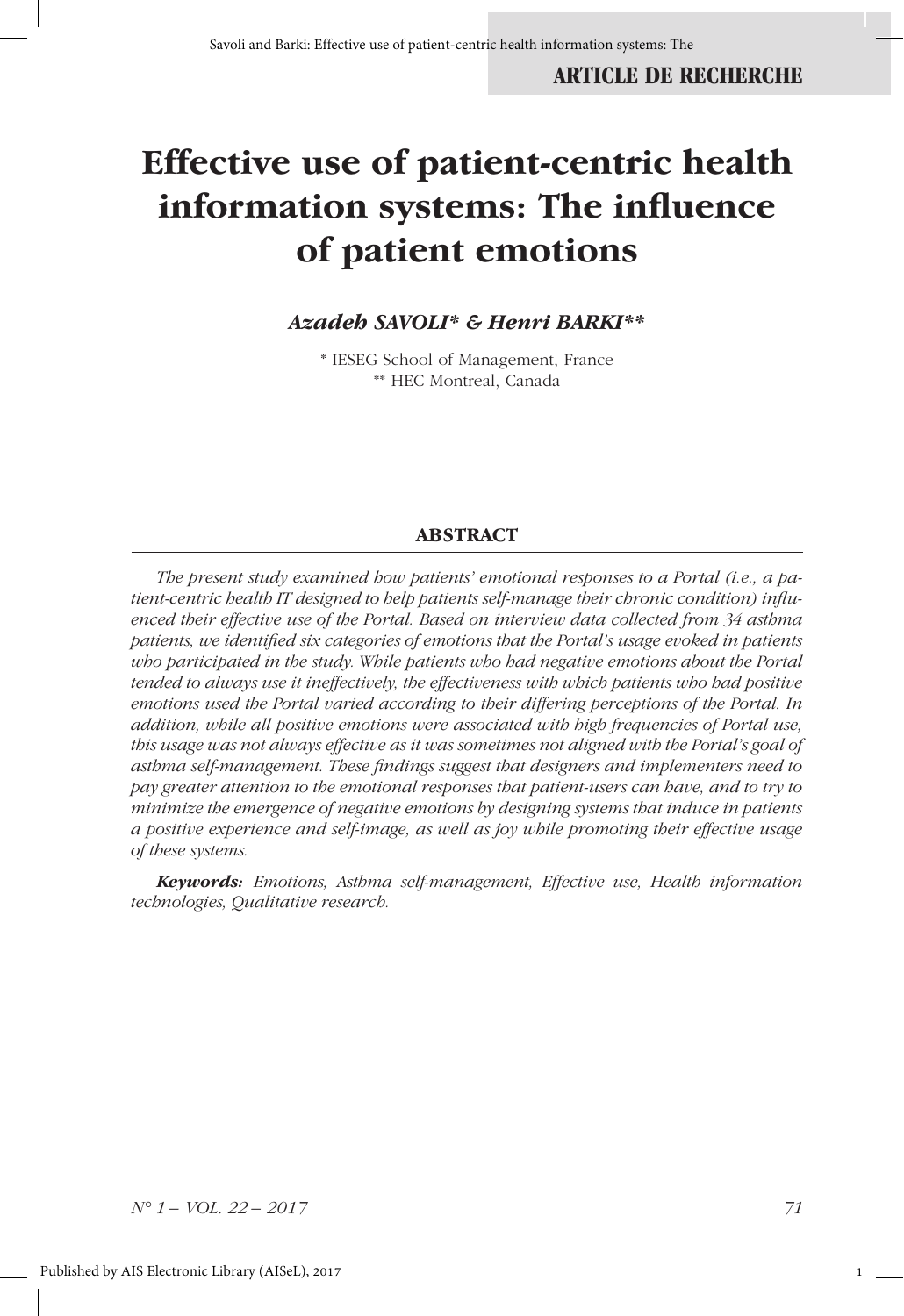## **RÉSUMÉ**

*La présente étude a examiné comment les réponses émotionnelles des patients face à un Portail (c.-à-d. un système de gestion des maladies chroniques centrée sur l'utilisateur et conçu pour aider les patients à autogérer leur maladie) ont influencé l'efficacité avec laquelle ils ont utilisé le Portail. Grâce à l'analyse des entretiens avec 34 patients asthmatiques qui ont utilisé un Portail d'autogestion de l'asthme, la présente étude a identifié six catégories d'émotion que le Portail a suscitées chez les patients ayant participé à l'étude. Bien que les patients qui avaient des émotions négatives envers le Portail l'ont utilisé de façon inefficace, les émotions positives, quant à elles, étaient liées aux utilisations efficaces autant qu'inefficaces, selon la perception que les patients avaient du Portail. Par ailleurs, malgré le fait que les émotions positives étaient toujours associées à une fréquence d'utilisation élevée du Portail, cette utilisation n'était pas toujours efficace car elle n'était pas toujours alignée avec l'objectif d'autogestion de l'asthme. Ces résultats indiquent que les concepteurs et les analystes des systèmes ont besoin de porter plus d'attention aux réponses émotionnelles des patients-utilisateurs, tout en essayant de minimiser l'émergence des émotions négatives en concevant des systèmes qui génèrent chez des patients une expérience et une image de soi positives ainsi qu'une certaine joie, et d'encourager une utilisation efficace de ces systèmes.* 

*Mots-clés : Emotions, Système de gestion d'asthme, Utilisation efficace, Technologies de l'information de la santé, Recherche qualitative.*

#### **1. INTRODUCTION**

IT can evoke in users different positive and negative emotions which can influence their usage behaviors (Cenfetelli, 2004; Desmet, 2012; Gregor *et al.*, 2014). For example, while an easy to use interface of high quality can evoke joy and liking, the intrusiveness and poor usability of an IT can create stress and frustration (Ayyagari *et al.*, 2011; Ethier *et al.*, 2006). Also, while positive emotions can lead to the acceptance and continued use of an IT, negative emotions can result in resistance and abandonment (Djamasbi

*72*

*et al.*, 2010, Maier *et al.*, 2015). As many patients need to cope with the emotional effects of their disease, the role played by emotions is likely to be more important for patient-centric health IT, i.e., health record systems that are initiated and maintained by a patient and are designed to empower patients by helping them transition from a passive role in which the patient is the recipient of care services, to an active role in which they are involved in the decision-making process (Demiris *et al.*, 2008). Today, many patient-centric health IT help patients manage chronic diseases, such as asthma and diabetes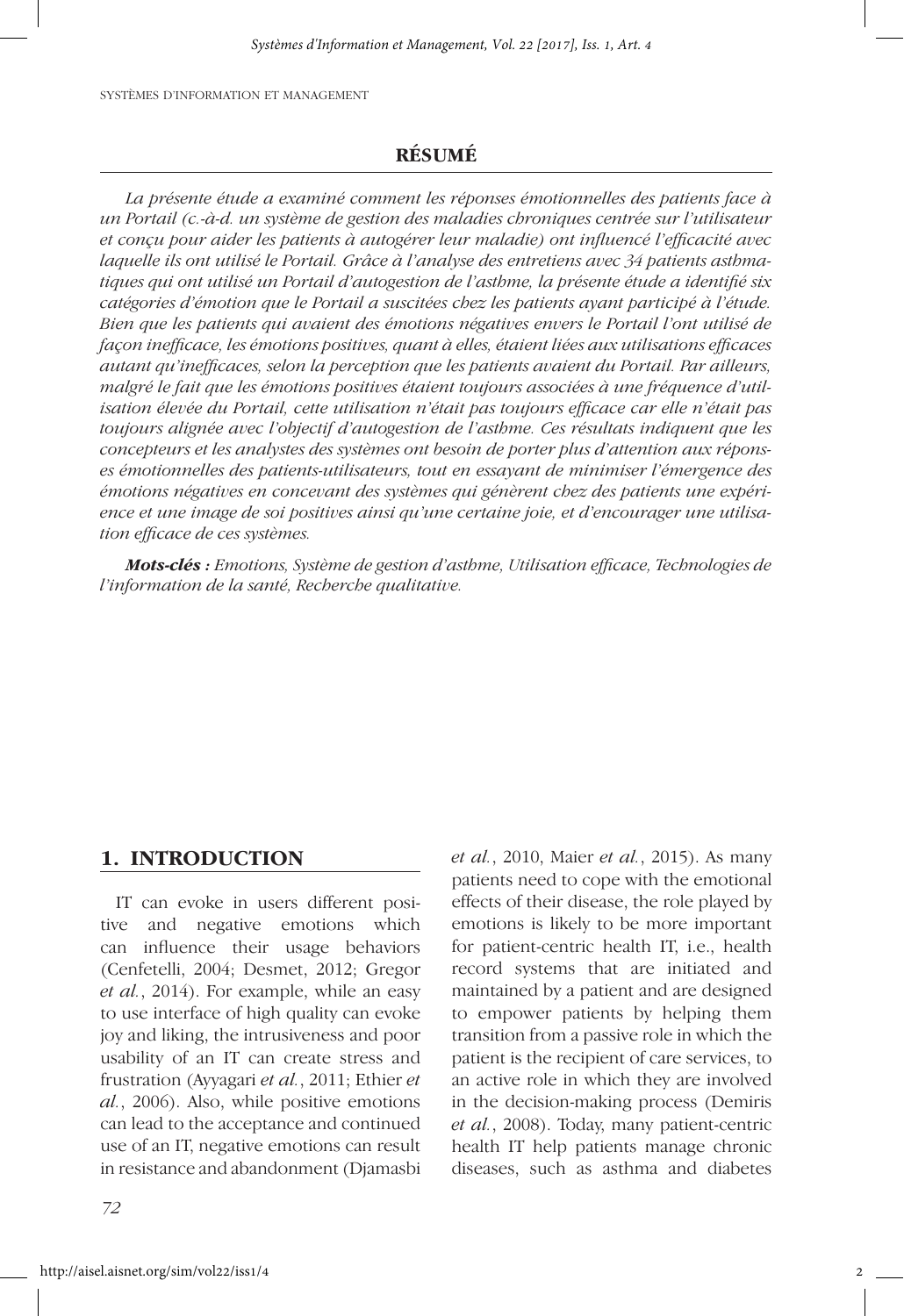(Demiris *et al.*, 2008), as they enable them to communicate with their health care providers or other patient communities, while also helping them engage in self-care activities and solve problems that arise in their everyday life (Solomon, 2008).

It is important to note that patients who suffer from chronic diseases often need to adjust their lifestyle and employment conditions, which in turn can lead to stress, anxiety, and depression, and a need to cope with the emotional aspects of their situation (Turner & Kelly, 2000). As such, examining the emotional consequences of using patient-centric health IT could help researchers identify useful approaches for improving patient health by helping patients to use such IT more effectively. While a few IS studies have explored the effect of emotions on IT usage behaviors (e.g., Beaudry & Pinsonneault, 2010; Cenfetelli, 2004; Tractinsky *et al.*, 2000), the impact of emotions on IT usage effectiveness, particularly in health care contexts, remains largely unexplored. As such, the present study's objective is to begin answering the question: *how do patients' emotional responses to a patient-centric health IT, designed to help them self-manage their chronic condition, influence their effective use of the IT?*

In health care contexts, self-management (SM) refers to the medical management of one's illness and the maintenance of important life roles (Lorig *et al.*, 2006), in order to promote a patient's ability to manage the symptoms, treatments, and physical, as well as the psychosocial consequences and lifestyle changes of living with a chronic condition (Coleman & Newton, 2005). IT can provide SM support for chronic illnesses, especially when it is integrated with ongoing medical care. Patient-centric health IT can encourage

patient participation in disease prevention and management (Polomano *et al.*, 2007) and can help improve SM by being available at home or at work, at the convenience of the patient, and by providing information when needed. Such IT are often designed to help increase patient participation in disease prevention and management, as well as to help them manage the intense anxiety that often accompanies the need to live with a chronic disease such as asthma, by allowing them to communicate with a care provider and by reassuring them that they will receive support when they need it. It is important to note that past research has also found that such IT do not always help patients reach their health objectives (Garcia-Lizana & Sarria-Santamera, 2007).

While past research in IS and HCI has examined the influence of emotions on IT use and the emotional consequences of IT use (e.g., Beaudry & Pinsonneault, 2010; Cenfetelli, 2004; Norman, 2004; Tractinsky *et al.*, 2000), current knowledge regarding the emotions that patient-centric health IT can evoke and how such emotions can influence their behaviors, their effective usage of the IT, and ultimately their health is quite limited. Hence, we investigated patient emotions in the context of a patient-centric IT via an inductive qualitative study of patients who used an asthma SM system for three to six months. In addition, drawing from Burton-Jones & Grange's (2012) theoretical framework of effective IT use, we also examined how patients' emotional responses influenced their effective use of the system.

The present study contributes to the IS literature by identifying the strong influence of emotions in health IT contexts and how the different emotions that health IT tend to evoke in patients can influence their effective usage, acceptance and routinized use, as well as the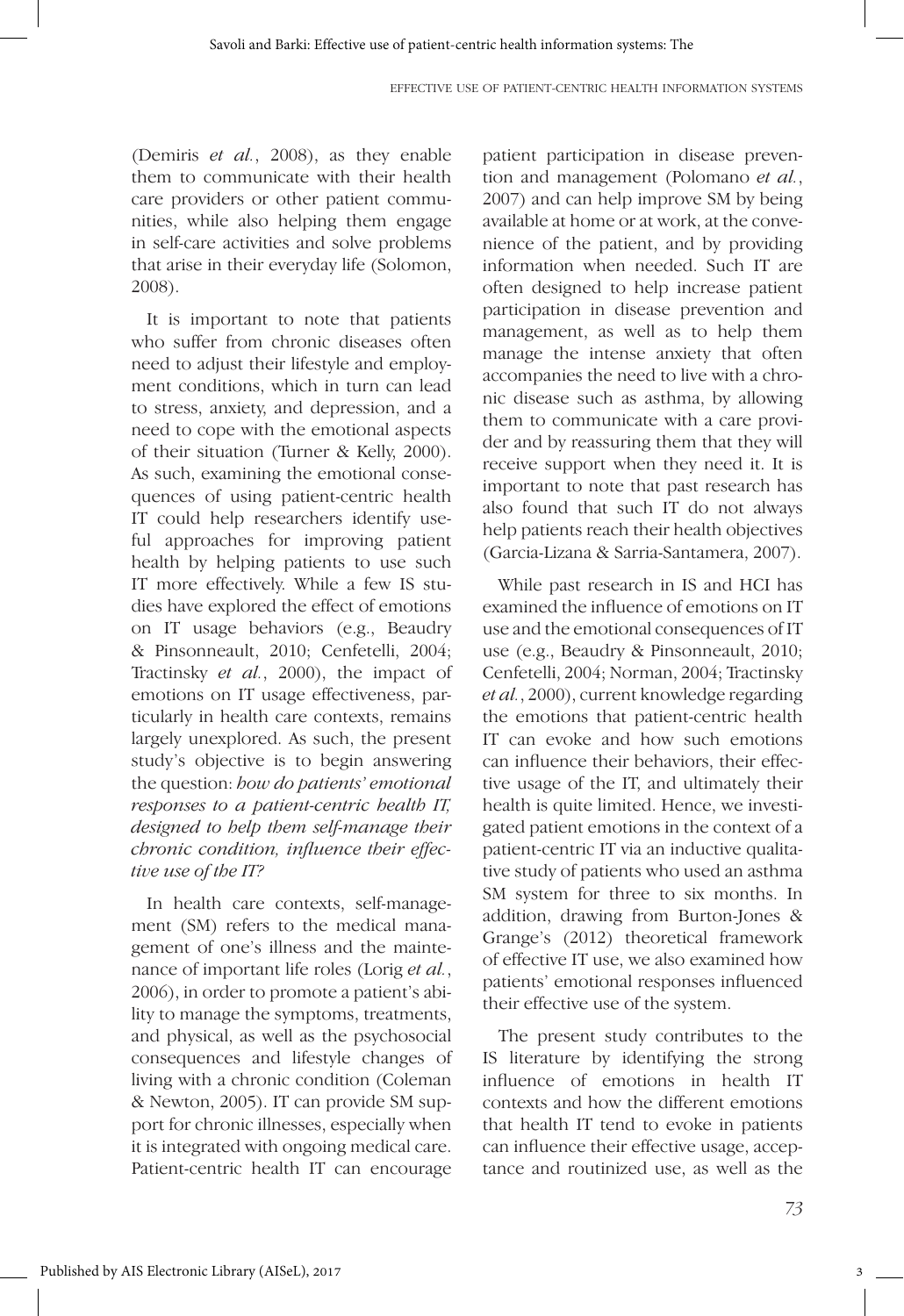quality of the health care that is provided. The present study's findings can also be useful for designers and implementers, as it can help them better manage the potential emotional consequences of patientcentric health IT by designs that can help patients have more positive experiences and self-images, while limiting their feeling of negative emotions.

#### **2. LITERATURE REVIEW**

According to Yin *et al.* (2014), different disciplines have focused on different conceptual paradigms in studying emotions. While some of these paradigms assume that emotions essentially vary along a limited number of dimensions (Mano, 1991; Watson & Tellegen, 1985), such as valence, arousal, and power, the present study is aligned with the more dominant paradigm which is aligned with cognitive appraisal theories (e.g., Lazarus, 1991; Scherer *et al.*, 2001; Smith & Ellsworth, 1985) and assumes that emotions are consequences of individuals' personal interpretations of events and their situational environment, such as pleasantness, certainty, and control (Yin *et al.*, 2014).

Cognitive appraisal theories (e.g., Lazarus, 1991), define emotions as "*mental states of readiness that arise from the appraisal of events and one's own thoughts*" (Bagozzi *et al.* 1999, p. 184), and according to Bagozzi *et al.* (1999), emotions are often accompanied by physiological processes that are expressed in gestures, facial features, and postures. An emotion can also result in specific actions that are undertaken in order to cope with it (Lazarus, 1991). Note that, emotions are not produced solely by an event since different individuals can have different emotional reactions to the same event, and their reactions can also be deliberate and conscious, or automatic and unconscious (Bagozzi *et al.*, 1999). Zhang (2013) examined affective concepts in an IS context, investigating their similarities and differences, and how they relate to each other, categorizing them as core affect, stimulus, perceived affective quality, affective quality, affective cue, mood, temperament, emotions, and attitude. Further, and in line with Bagozzi (1999), she suggested that emotions reside between a person and a stimulus, that they typically arise as reactions to situational events in the individual's environment, and that when activated, they can generate feelings and action tendencies.

The HCI and IS literatures have studied the relationship between emotions and IT use from different perspectives. For example, some researchers studied the influence of emotions on IT use, such as Todman & Monaghan (1995) who found in an experimental study that IT usage was influenced by the pressure users felt when interacting with a computer and the extent to which they thought they were in control, and Maier *et al.* (2015) who found that emotions like technostress could lead to intentions to discontinue usage. As noted by Cenfetelli (2004) and Zhang (2013), affect and emotions are significant predictors of IT use and, according to Zhang (2013), one's affective state and an IT's affective cues and quality can influence one's affective reactions, as well as their affective evaluations during interaction with a particular IT. It is important to note that Beaudry & Pinsonneault (2010) classified emotions into four groups: challenge, achievement, loss, and deterrence. They argued that while the perception of achievement can result in positive emotions like happiness, satisfaction, joy, and pleasure, perceiving an IT event as a loss or lack of control can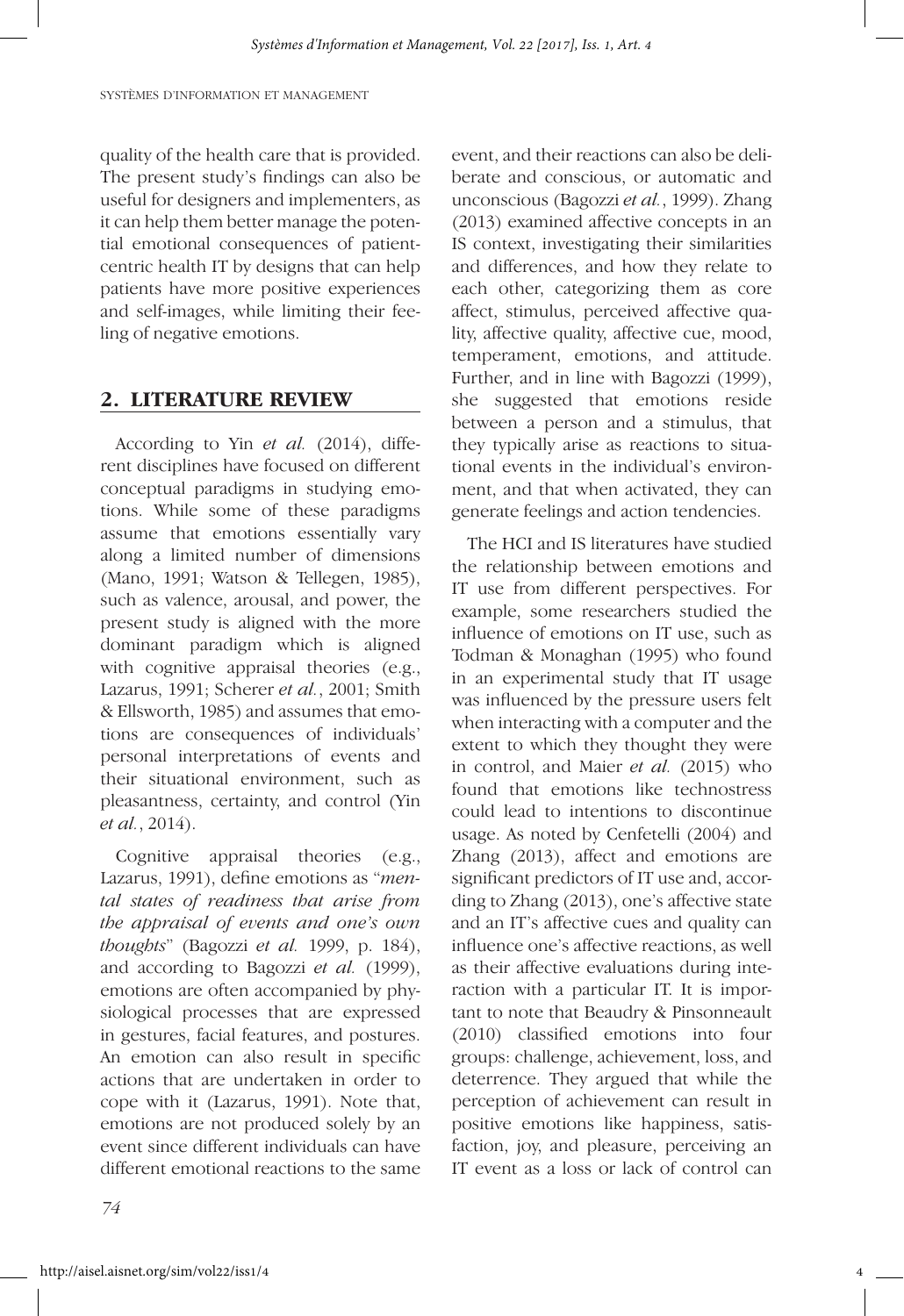lead to emotions such as anger, dissatisfaction, frustration, and disgust. On the other hand, when one perceives an IT event as a threat (deterrence), one tends to experience emotions such as anxiety, worry, fear, and distress, and perceptions of a challenge can lead to excitement, eagerness, playfulness, and arousal. Other studies have suggested that, when using complex IT, positive emotions can reduce usage anxiety and improve the usability experience (Tractinsky *et al.*, 2000), and positive mood and emotions can lead to IT acceptance (Djamasbi *et al.*, 2010).

Adopting a different perspective, some researchers have examined how IT can evoke different emotions. For example, Ethier *et al.* (2006) studied the impact of website quality on the cognitive processes that lead to consumer emotions and found that it can influence emotions such as joy, liking, pride, dislike, and frustration. Ayyagari *et al.* (2011) investigated the influence of IT use on stress and found that IT characteristics such as usability, intrusiveness, and dynamism affected users' stress levels, while Thuring & Mahlke (2007) found that poor mobile phone usability increased the negative emotions felt by users.

## **2.1. Health IT and user emotions**

The main objectives of health IT are to improve access to health care and the quality of care. Examples include Electronic Health Record systems (EHR) or Electronic Medical Record systems (EMR) which are designed to improve communication among different providers in a health care organization and also to facilitate integration of patient health history for planning accurate treatment (Kohli & Tan, 2016; McCullough *et al.*, 2010), as well as patient-centric systems, i.e., health record systems that are initiated and maintained by individual patients.

Interestingly, health IT have been observed to arouse different emotions. For example, Gustafson *et al.* (1999) studied an IT that provided HIV-positive patients with information, decision support, as well as with connections to experts and other patients, and found that the IT significantly decreased patients' negative emotions by helping them seek support for dealing with their emotional responses to their health problems. Moreover, health information seeking behavior is also argued to have emotion-focused coping functions by reducing negative reactions (e.g., anxiety) and by providing reassurance. Overall, information seeking efforts are thought to help manage the relationship between patients and stress sources, contributing to positive health outcomes (Lambert & Loiselle, 2007; Fourie, 2009). In addition, a study of online EMR found that such tools evoked positive emotions in patients who suffered from chronic diseases by creating a perception of support, which in turn eventually improved patients' adjustment to their chronic illness (Winkelman *et al.*, 2005).

While the extant literature provides examples of the arousal of positive emotions as a consequence of using health IT, some studies have observed that health IT can also evoke negative emotions. For example, Sittig *et al.* (2005) examined emotional responses to a Computer-based Provider Order Entry (CPOE) system which enabled a patient's care provider to enter orders for medications, radiology or clinical laboratory tests. Having observed both positive and negative emotions as a consequence of using CPOE systems, the authors provided design guidelines for evoking positive emotions via positive feedback.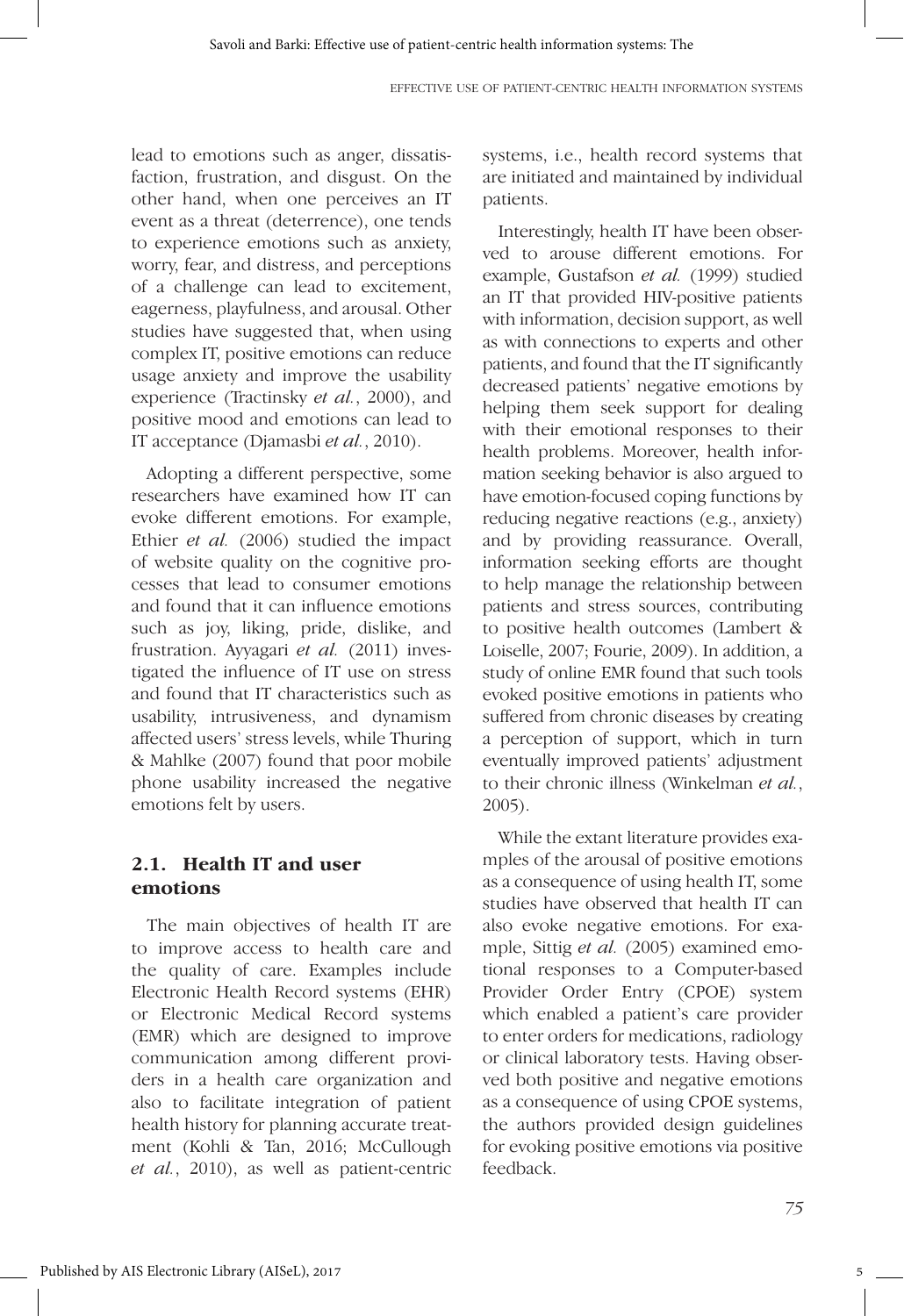Patients' appraisal of an IT and its emotional consequences can also influence how they interact with them, which in turn can influence their health outcomes. For example, Anderson & Agarwal (2011) found that patients' health-related emotions influenced their willingness to disclose personal health information and to allow its digitization. It is also important to note that, while positive emotions are likely to help the adoption of health IT, it does not necessarily mean that people who adopt an IT and use it routinely will also be using it effectively.

## **2.2. Effective use of information technologies**

The use of IT is generally thought to provide a key indicator of their adoption and implementation success, as well as to be a prerequisite for deriving their benefits (DeLone & McLean, 1992; Petter *et al.*, 2008). However, while IT use can be an appropriate measure of IT adoption success in some contexts, it may not necessarily yield the benefits that system designers or managers expect or consider to be desirable. As such, researchers argue that IT use needs to be effective if it is to produce desired benefits (e.g., Burton-Jones & Grange, 2012; Seddon & Kiew, 1996), defining effective use as "*using a system in a way that helps attain the goals for using the system*" (Burton-Jones & Grange, 2012, p. 633). According to this view, systems are used in order to perform a task, and tasks are goal-oriented activities. For example, using Excel in an accounting firm can be considered effective if it is used to perform accounting-related tasks, but it will not necessarily help achieve its desired benefits when used for other purposes. Further, as stakeholders can have different goals, effective use can

also be defined according to their differing perspectives.

A concept similar to effective use is proficient use, defined as "*the extent to which individuals fully utilize a system as 'designed and intended by the designers' to perform an array of relevant job-related tasks"* (Viega *et al.* 2014, p. 694), and operationalized as the extent to which individuals fully utilize the core applications within a specific software that are designed and intended to enhance their performance on essential tasks. Other related concepts include enhanced use (Bagayogo *et al.* 2014), which reflects novel ways of employing IT features, and expectable use (Walsh *et al.*, 2016), defined as a *"user's disposition, or inclination, to use any IT pro-actively and in a self-determined fashion"* (p. 178). Expectable use includes affective, cognitive and behavioral components, and it is thought that, depending on context, the dispositional aspect of IT usage may evolve over time, and that some components of expectable use can have a significant impact on effective use.

Burton-Jones & Grange (2012) examined the nature of effective use by drawing from Representation Theory (RT) and argued that an IT needs to provide a faithful representation of its real world domain that meets the needs of its stakeholders' (i.e., designers, users, managers). Based on RT, while IT may be used for task-specific purposes, the main purpose of all IT is to help people understand the state of some real-world phenomena. For example, a word processing IT can represent the state of a user's mind when he or she is writing a text, and an accounting system can represent the state of a company's business. It is important to note that users generally desire to see in a system a faithful representation of their domain of interest, e.g.,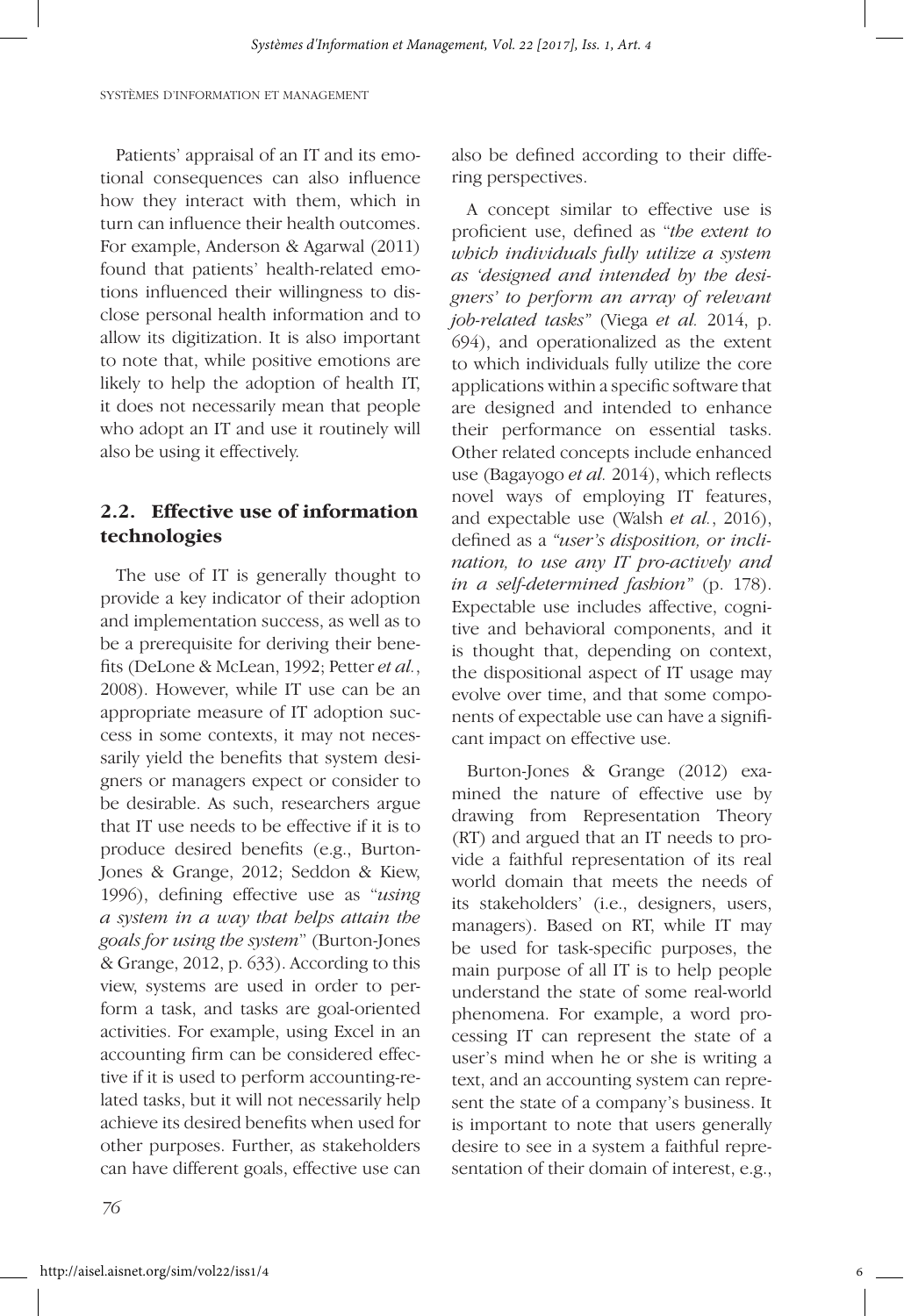a faithful representation of the status of employees in a human resource management system. Hence, an important condition that needs to be taken into account when assessing whether or not the use of a system is effective is the extent to which a user is able to access representations of his/her state of interest through the IT's interface and physical structure. This characteristic of the user-IT interaction has been labeled *transparent interaction* and is defined as "*the extent to which a user is accessing the system's representations unimpeded by its surface and physical structures*" (p. 642). For example, if users are able to easily find and use the features they need to perform their work, their interaction can be viewed as transparent. A second characteristic of effective IT usage is the extent to which a system faithfully represents the real domain, i.e., *representational fidelity***,** defined as "*the extent to which a user is obtaining representations from the system that faithfully reflect the domain being represented*" (p. 642). For example, if a user has a contact list database that is up to date with the most recent email addresses of her contacts, then she can be sure that the email list faithfully represents her contacts, and that her contacts will receive her emails. A third dimension, labeled *informed action*, focuses on how users interact with a system when they have access to a faithful representation, and is defined as "*the extent to which a user acts upon the faithful representations he or she obtains from the system to improve his or her state*." (p. 642). An example would be an accountant who acts based on correct data to produce the required reports. Thus, according to Burton-Jones & Grange (2012), effective use involves transparent interaction, representational fidelity, and informed action.

It is important to note that the above dimensions are hierarchically related (Burton-Jones & Grange, 2012): informed action cannot be performed without representations that are faithful to the real domain, and representational fidelity cannot exist if users are unable to access representations. Moreover, the three dimensions refer to user-system interactions, and not independently to only the system or the user. Thus, the objective of the present study is to first inductively identify the emotional responses of the users (i.e., patients) of a user-centric asthma SM system and then to explain the relationship between their emotions and effective use of the system according to the Burton-Jones & Grange (2012) framework.

## **3. RESEARCH DESIGN**

#### **3.1. Study context**

Self-management (SM) of asthma is mainly concerned with the systematic education of asthma patients in order to engage their active participation in controlling their asthma by avoiding its triggers and reducing its symptoms (Kotses & Creer, 2010). As such, asthma SM promotes patient ability to manage the symptoms, treatments, and the physical, as well as psychosocial consequences and lifestyle changes inherent in living with an asthmatic condition. Integrating SM into their daily life requires patients to master skills related to medical SM, and to develop problem solving and coping skills to deal with emotions that arise from living with asthma and its exacerbations (Holman & Lorig, 2004). IT can provide opportunities to improve SM support for chronic illnesses such as asthma by integrating it with ongoing medical care.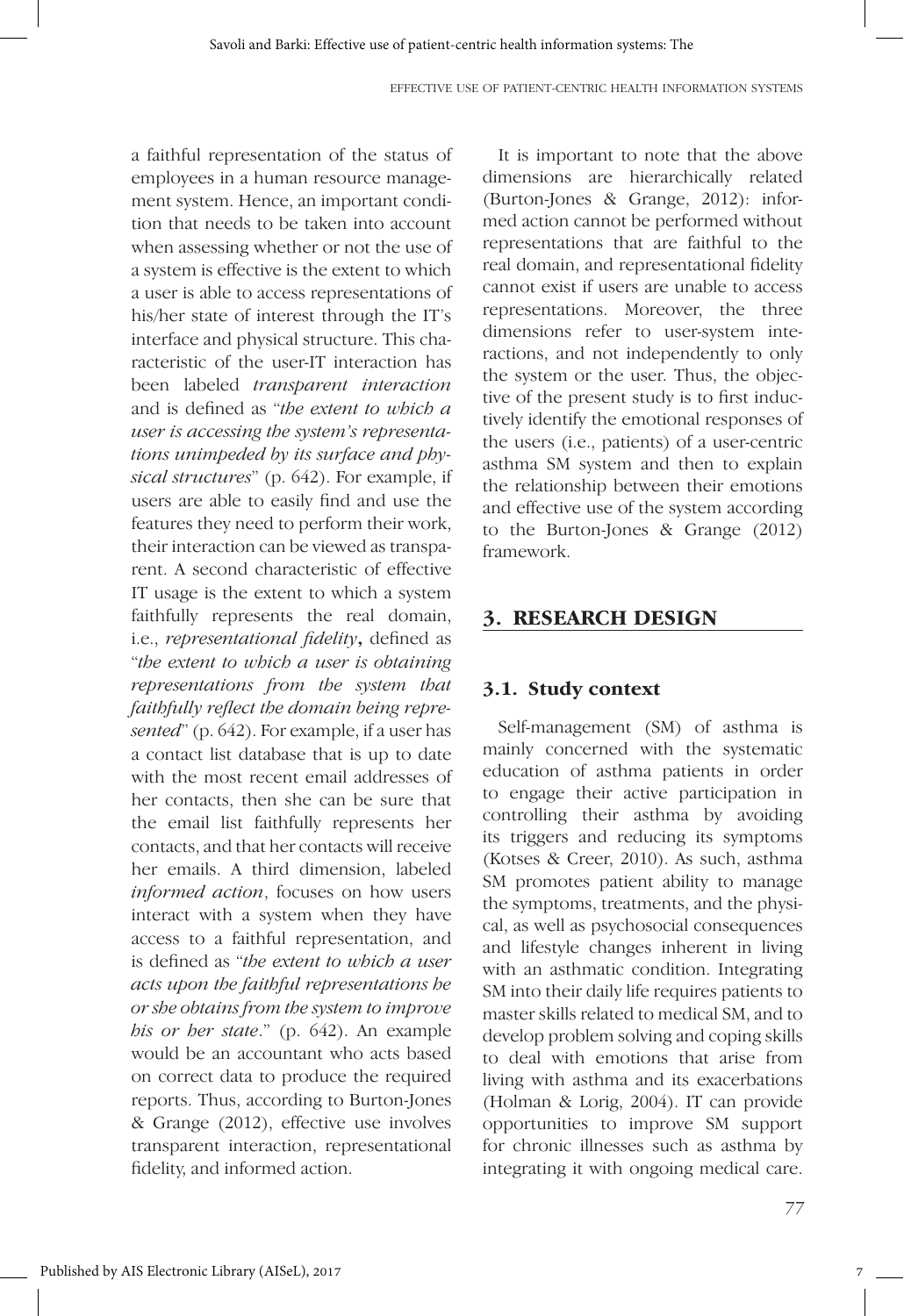As well, such systems allow patients to modify the way information is presented to them and to receive information that is specifically relevant to their personal condition.

The IT examined in the present study is a web-based asthma SM Portal developed by the Clinical and Health Informatics research group of a North American university. In a trial study, 52 patients used the Portal for a period of three to six months. The Portal's patient interface required each patient to answer, approximately twice a week, pre-determined questions about his/her health status and medication-adherence. Based on the data they entered, the Portal provided feedback about the patients' health status. The pre-determined questions and the feedback mechanism were designed so as to enable patients to self-monitor their symptoms, medication adherence and physical activity. The Portal also advised them about what to do if their asthma was not under control. Further, a nurse case manager used the Portal's nurse interface to monitor each patient's asthma status. When the nurse noticed any problems, such as ambiguous data or an outof-control asthma status, she e-mailed the patient and provided feedback. The patient could also e-mail the nurse to ask questions or share information.

#### **3.2. Data collection**

The University research group recruited individuals who had asthma from two North American hospitals and asked them to use the Portal for three to six months. The patients had been in poor control of their asthma despite having been prescribed appropriate therapy and a written action plan. Patients who had serious medical diagnoses such as lung cancer or with severely limited mobility that

prevented them from leaving home were excluded from the study.

To examine their use of the Portal and emotions, semi-structured interviews were conducted with patients in locals provided by the university research group. The choice of a qualitative research approach was mainly due to the exploratory and inductive nature of the study and its objective was to help identify patients' emotional responses to the Portal and provide a better understanding of the relationship between their emotions and Portal usage. Hence, we developed an interview protocol to capture patients' general experience with the Portal, their perceptions of its functionalities and their usage. The interviews were conducted at one point in time (cross sectional) and shortly after their usage period which lasted from October 2011 to May 2012, with each interview lasting around one hour. Interview data was collected from 34 patients (Table 1) and the interviews were transcribed for analysis.

## **3.3. Inductive identification of emotions**

In the first phase of the analysis, we identified patients' emotional responses to the Portal according to emotion-related codes that were based on a taxonomy of emotions proposed by Storm & Storm (1987), considered to be one of the seminal studies in psychology regarding emotions (Laros & Steenkamp, 2005). Storm & Storm (1987) identified 525 everyday English words related to emotions and suggested that these could be grouped into clusters, yielding a hierarchical structure where specific emotions represent particular instances of more general underlying basic emotions. They then grouped semantically homogenous terms associated with specific emotions,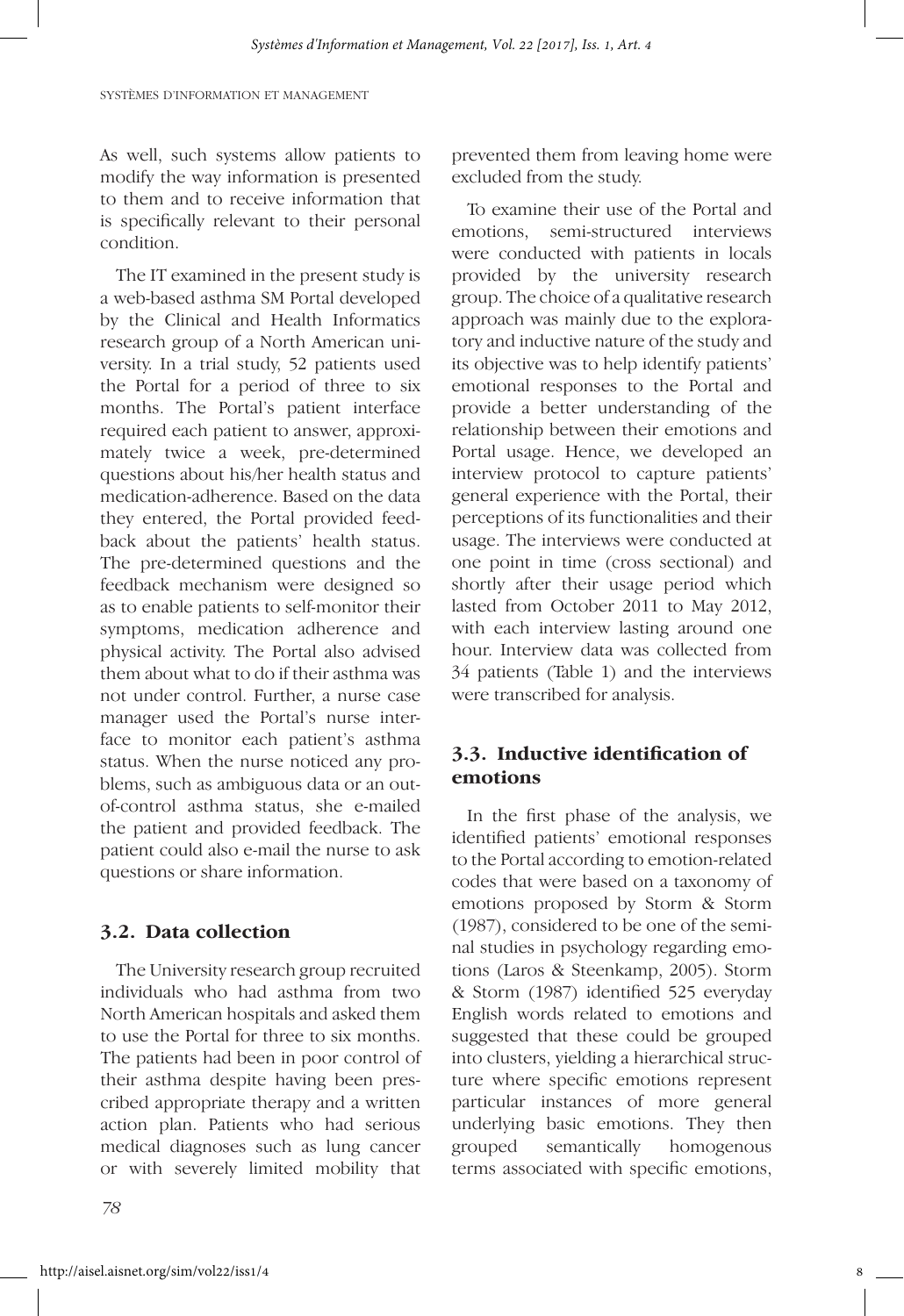EFFECTIVE USE OF PATIENT-CENTRIC HEALTH INFORMATION SYSTEMS

| Age Number of patients |                | Gender Female $(n=21)$ Male $(n=13)$ |  |
|------------------------|----------------|--------------------------------------|--|
| 18-24                  | $\overline{1}$ | Average usage of                     |  |
| 25-29                  | 3              | computers per week 31.70 hours       |  |
| $30 - 34$              | 3              | Average age                          |  |
| 35-39                  | 3              | diagnosed with asthma 27.18          |  |
| $40 - 44$              | 5              |                                      |  |
| 45-49                  | -1             |                                      |  |
| 50-54                  | <sup>10</sup>  |                                      |  |
| 55-60                  | 3              |                                      |  |
| over $60\quad 5$       |                |                                      |  |

**Table 1. Participant demographics.**

associated each group with a basic emotion, and grouped positive emotions into five and negative emotions into eight categories (Table 2).

In Storm & Storm's (1987) taxonomy, each category has certain common characteristics. For example, "sadness" refers to a class of negative emotions, including melancholy, disappointment, wistful, guilt, hurt, sorrow, and grief. These negative emotions are considered to result in sadness because of the absence of something desired (e.g., wistful), or someone's own behavior as the cause (e.g., guilt) or someone else's behavior as the cause (e.g., hurt), or implying a deep distress (e.g., sorrow). "Pride" is another general category which refers to a class of positive emotions, and according to Storm and Storm (1987), emotions in this group share a feature of superiority or ascendance. "Contentment" is another example that refers to a group of positive emotions that are all passive and low in arousal and which do not imply a specific external event. It is interesting to note that the next group, i.e., "happiness", also reflects a positive emotion, but it represents a different group than "contentment" since the latter does not imply a reaction to an external event but "happiness" and other similar terms do.

| <b>Positive terms</b>                                        | <b>Negative terms</b>                                                          |  |
|--------------------------------------------------------------|--------------------------------------------------------------------------------|--|
| <b>Love:</b> desire, attraction, adoration                   | <b>Shame:</b> humiliated, shy                                                  |  |
| <b>Liking:</b> admiration, friendly, affection, empa-<br>thy | <b>Sadness:</b> melancholy, wistful, guilt, hurt, sor-<br>row, grief           |  |
| <b>Contentment:</b> relaxed                                  | <b>Pain:</b> agony - misery                                                    |  |
| <b>Happiness:</b> glad, amusement, hope, fun,<br>thrill, joy | <b>Anxiety:</b> worried, nervous, tension, upset                               |  |
| Pride                                                        | <b>Fear:</b> dread, terror, shock                                              |  |
|                                                              | <b>Anger:</b> frustration, indignant, dissatisfaction                          |  |
|                                                              | <b>Hatred:</b> revenge, defiant, spite, envy, dislike,<br>distrust, bitterness |  |
|                                                              | <b>Disgust:</b> contempt, distaste                                             |  |

**Table 2. Positive and negative emotional terms (adapted from Storm & Storm, 1987).**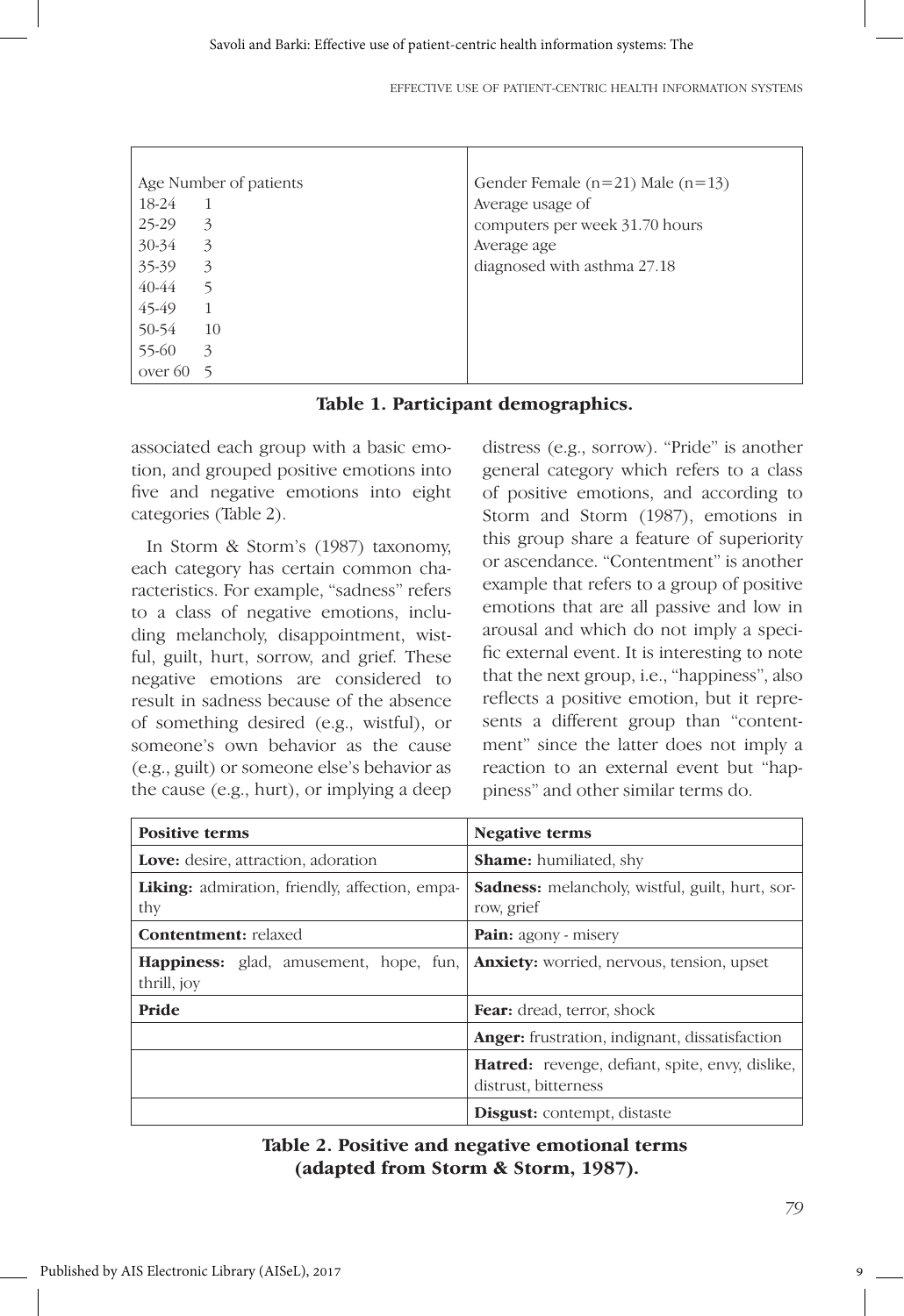In order to identify patients' emotional responses to the Portal, one author coded the interview data via N'vivo (ver. 10), based on Storm & Storm's (1987) positive and negative emotional terms (Table 2). For example, when a patient stated: "*I feel like they [the Portal's feedbacks] don't give a proper sense of what it's like really… I'm a freak like that…I like things to be right*" (PA22), he indicated that he was "dissatisfied" with the Portal's functionality, and hence the sentence was coded as "dissatisfaction" which belongs to the "anger" category. As another example, Patient PA8 stated "*I like the idea of the Portal and the way it works. I think it's a very good idea. Just the idea that everything could be online somewhere where a doctor or a nurse or anyone could get a hold of it and see how you're doing seems very intelligent to me and it makes you take care of yourself better".* This statement was coded as "admiration", which belongs to the "liking" category.

#### **3.4. Identifying instances of effective and ineffective usage**

After extracting patients' emotional responses to the Portal, we searched for instances of effective or ineffective use based on what they had reported, and linked them to their emotions. To do so, we relied on Burton-Jones & Grange's (2012) three-dimensional framework of effective use and coded the interview data in terms of "transparent interaction" between the patient and the Portal, "representational fidelity" of use, and "informed actions" of the patients. As noted earlier, "transparent interaction" refers to whether users have access to system representations. In the Portal context, this included "accessing the Portal and being able to login to the Portal", "accessing a care-provider

through the Portal" or "accessing the feedback mechanism". Further, "representational fidelity" was present when the content accessed by the patient was clear and correct. For example, when patients correctly and regularly entered their medication and symptoms history and hence the system provided them with feedback that accurately reflected their health status, their use of the Portal was considered to have representational fidelity. Finally, patient actions were classified as being informed if they helped achieve system goals. In the Portal context, this mainly consisted of actions that enabled patients' asthma SM. For example, when patients checked the feedback mechanism of the Portal (i.e., Asthma Diagram) and acted based on its advice, when they contacted the nurse for medical advice, or when they analyzed their health conditions based on historical graphs, we classified their interaction with the Portal as being informed and aligned with system goals. It is important to note that our assessments were based on patients' perspectives regarding the three dimensions, i.e., we relied on their perceptions of the Portal's "transparent interaction", "representational fidelity", and their "informed actions".

## **3.5. Analysis of the relationship between emotions and effective usage**

In order to study the relationship between users' emotions and their Portal usage, we searched the interview data for instances of self-reported usage that were accompanied by patients' emotional expressions related to the Portal. For example, PA33 stated: *"My Action Plan I knew by heart so and I never really communicated with the nurse either so I didn't use any of those things. It was*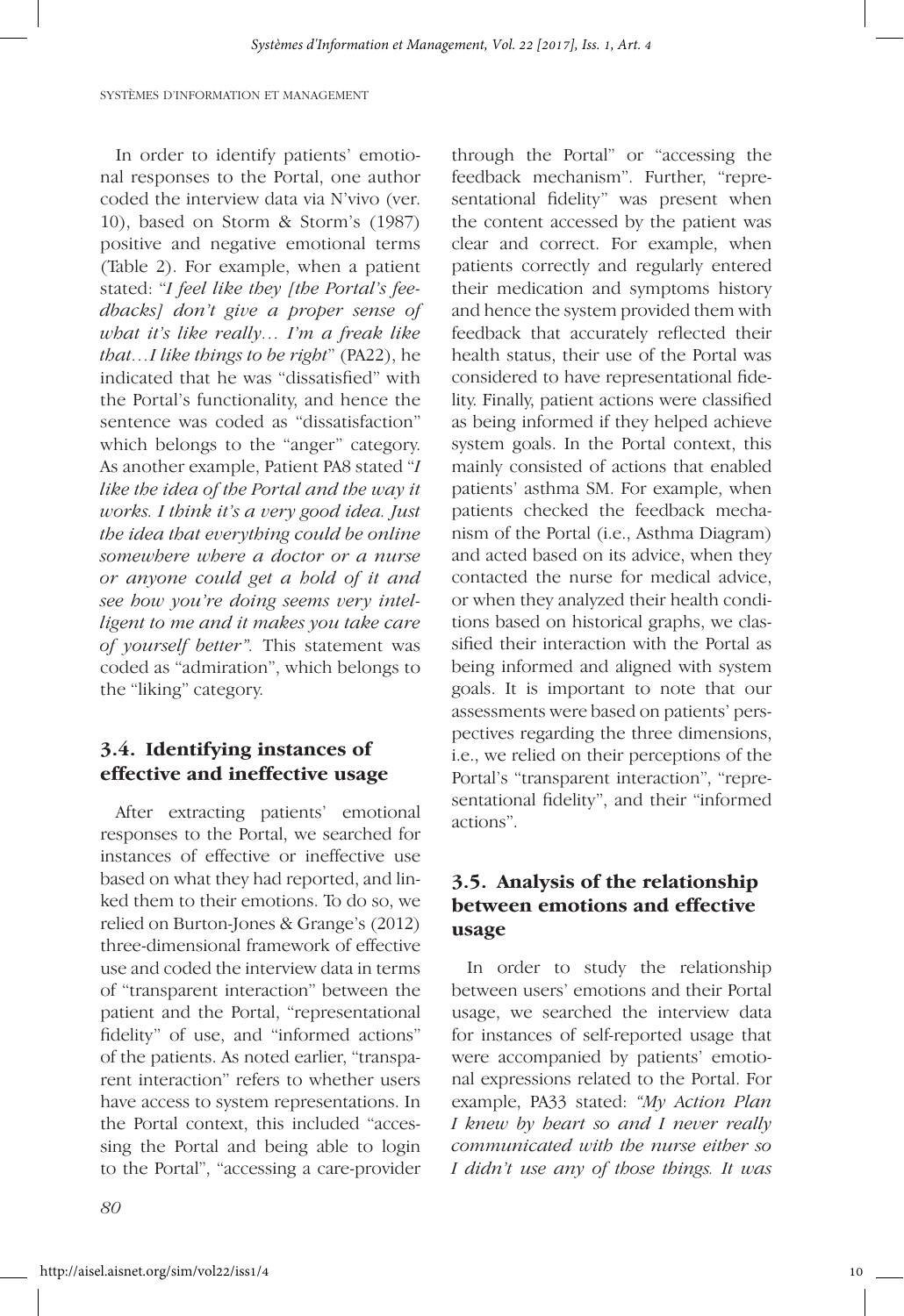*really just to update My Target and check the weather… but I'm a nurse so I know about asthma, I know what I need to do, I know what triggers it, I know what helps it…I just didn't feel that I need it".* As PA33's comments indicated that she did not use the Portal regularly, and felt that the system did not provide her with feedback that accurately reflected her health status, her Portal use can be considered to *lack representational fidelity*. PA33's usage behavior was accompanied by feelings of being annoyed by the Portal.

In another example, PA24 described the Portal as *"It kind of pushed me to walk. Usually, I'm sitting all day long. I don't go out so often. So with the Portal, actually, I was moving much more, and then I noticed like OK, oh, if I walk from here to here, it makes a certain number of steps, I'd been counting steps. That was fun. I like this part."* In this case, the Portal appeared to encourage PA24 to exercise more, which also represents a way to SM her asthma, and can be viewed as *presence of informed action* since the patient used a tool to count steps and enter the data into the Portal. This self-reported behavior was accompanied by a feeling of joy*.* 

## **3.6. Identifying emotion-usage patterns**

In the last step of our analysis, we examined how patients' emotional responses to each of the three dimensions of effective usage influenced their consequent usage behavior, and depicted these relationships in terms of patterns. According to Burton-Jones & Grange (2012), the three dimensions of effective usage are hierarchically related: the first condition that needs to be satisfied for the usage of a system to be effective is the extent to which a user can access system representations, i.e., the presence of transparent interaction. If this condition is met, then the second needed condition is the system's faithful representation of the real domain, i.e., the presence of representational fidelity. Finally, when faithful representation is present, usage can be considered effective if a user's interaction with the system reaches its goals, i.e., the presence of informed action. In other words, informed action cannot be accomplished if the system's representations are not faithful to the real domain, and representational fidelity cannot exist if system representations are not accessible to the user.

It is important to note that, the hierarchical relations between the three dimensions yield only four possible patterns. If system usage is considered to be transparent, then it is possible for the user to have access to a faithful or unfaithful representation of it. On the other hand, if usage is not transparent, then the user will not be able to access a faithful representation of the system (Burton-Jones & Grange, 2012). The same condition applies to the relationship between a system's representational fidelity and users' informed actions. If the system does not represent the real domain, then it is not possible for the user to perform any informed action (Figure 1).

As noted above, we first coded interview data based on effective use dimensions and emotion categories, and then linked emotional responses to each of the three usage dimensions according to whether the respondent had expressed any emotions and feelings related to that usage behavior or not. Finally, by examining the interview data, we tried to identify if the presence or absence of an effective usage dimension was influenced by the emotional responses associated with that dimension.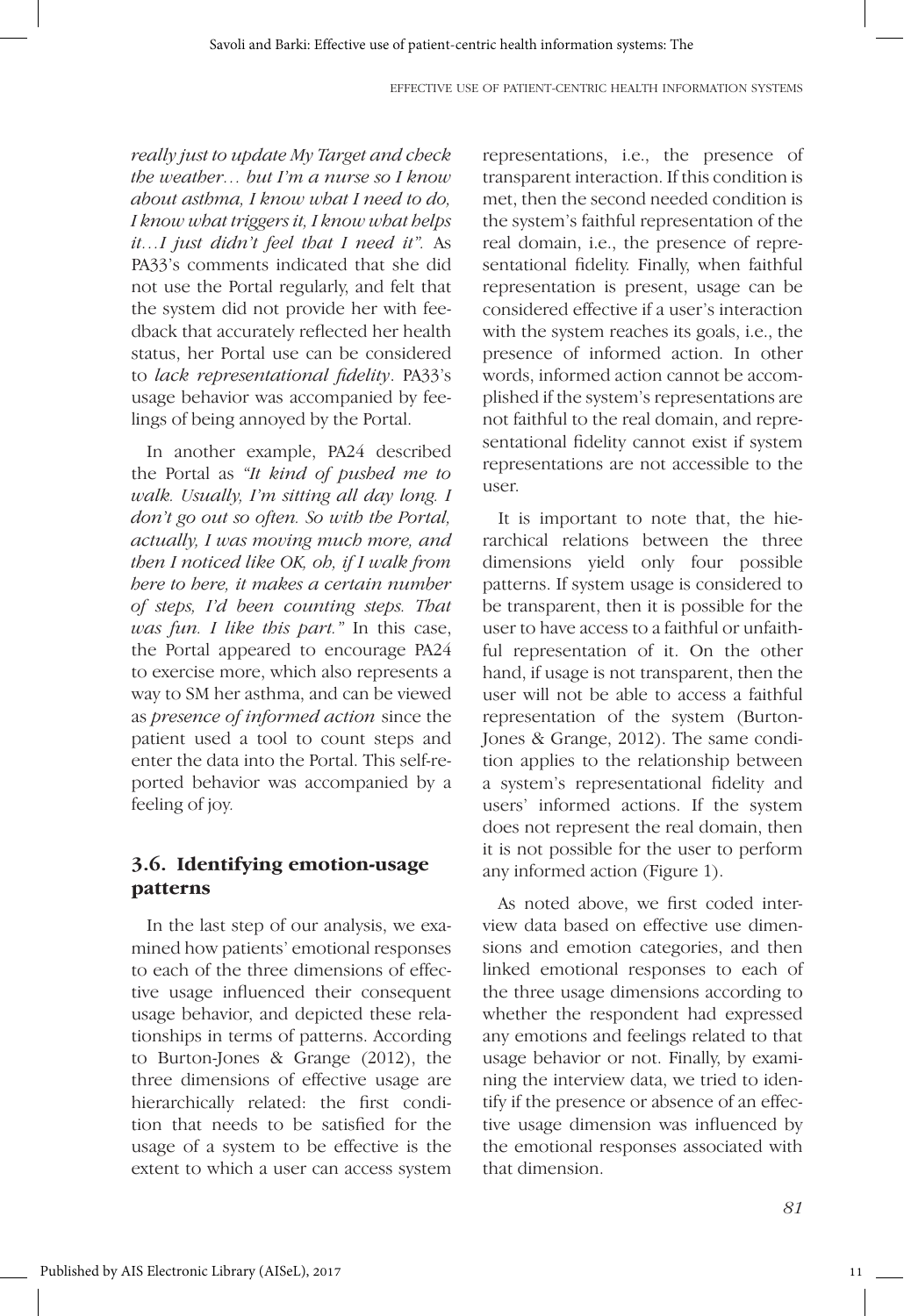

**Figure 1. Possible usage patterns.**

#### **4. RESULTS**

As described below, while using the Portal evoked in some patients positive emotions, such as love, liking, and joy, in other patients it generated negative emotions, such as anger, guilt, disappointment, frustration, and sadness (Table 3).

## **4.1. Emotions**

#### *4.1.1. Love, adoration, attraction*

One category of positive emotional response that we observed related to attraction to and adoration of the Portal. Patients who expressed such emotions noted that the Portal had saved their lives or had the potential to do so, and felt that they depended on it. For example, one patient viewed it as a mother who took care of her sick child: *"… it's like somebody is looking in on you. It's like when you're sick and you're a kid and your mother comes to look in on you. She's not going to make you any better, but if she looks in on you at night before you* 

#### *go to sleep you feel better. So someone's looking in. That's what I feel." (PA25)*

Thus, PA25 viewed the Portal as an extension of health care providers, felt emotionally dependent on it, and sought attention from it. Another patient noted that the Portal saved her from going to emergency rooms: *"I don't remember if there was some sort of accident or if there were fires, but there was smoke everywhere. Everywhere, everywhere, everywhere and there were advisories on the Portal, you know, if you have asthma or you're elderly, don't go outside and so I didn't and I saved myself probably two or three trips to the emergency room." (PA21)*

Similarly, another patient also thought that, in case of an emergency, the Portal could save his life by connecting him to healthcare providers: *"Well, I find, like I said, it's advantageous because if ever, God forbid, I need to contact a nurse, I can log into the Portal and there is a number that I can be in touch with somebody and get taken care of instantaneously or almost instantaneously… Many thanks for linking me up to this program! I love it!" (PA26)*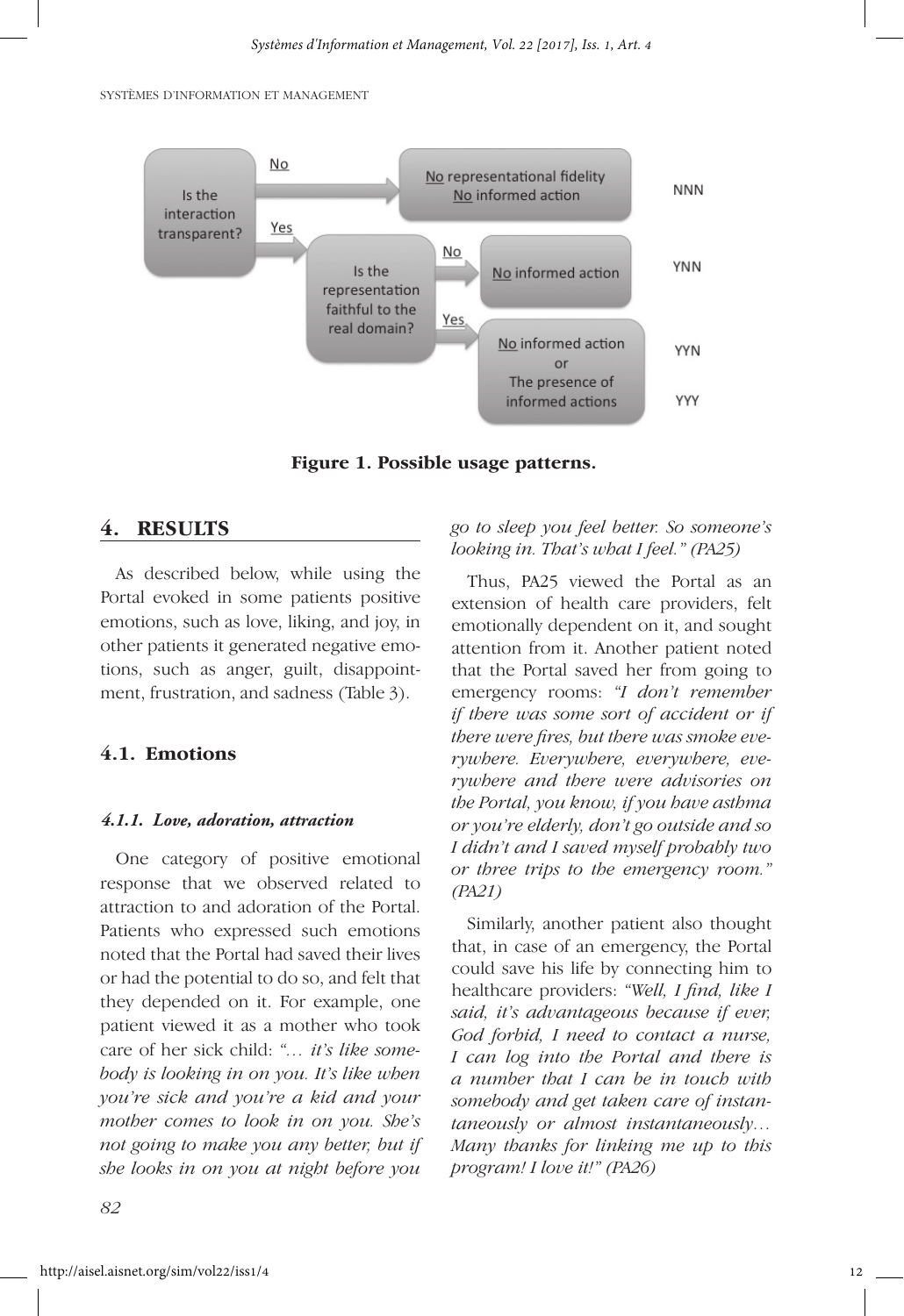| <b>Emotions</b>             | <b>Examples</b>                                                                                                                                                                                                                                                                                                                                                                                                                            |  |  |
|-----------------------------|--------------------------------------------------------------------------------------------------------------------------------------------------------------------------------------------------------------------------------------------------------------------------------------------------------------------------------------------------------------------------------------------------------------------------------------------|--|--|
| Love, Adoration, Attraction | " it's like somebody is looking in on you. It's like when you're<br>sick and you're a kid and your mother comes to look in on you.<br>She's not going to make you any better, but if she looks in on<br>you at night before you go to sleep you feel better. So someone's<br>looking in. That's what I feel." (PA25)                                                                                                                       |  |  |
| Liking, admiration          | "Well that was probably the best thing. It was the contact, but<br>I mean, it relieved the frustration that I was able to contact the<br>asthma nurses and get some feedback and get an appointment<br>with an asthma doctor, so that was good." (PA18)                                                                                                                                                                                    |  |  |
| Happiness, joy              | "I found it to be very amusing. I succeeded in doing what I had<br>to do." (PA29)                                                                                                                                                                                                                                                                                                                                                          |  |  |
| Anger, frustration          | "I'm a nurse so I know about asthma, I know what I need to do,<br>I know what triggers it, I know what helps it. So I didn't feel like<br>I was very helpful to the study but I just didn't feel that I needed<br>it, I guess." (PA33)                                                                                                                                                                                                     |  |  |
| Disappointment              | "I feel like they [the feedbacks] don't give a proper sense of what<br>it's like really I'm a freak like thatI like things to be right."<br>(PA22)                                                                                                                                                                                                                                                                                         |  |  |
| Guilt, Sorrow               | "I feel guilty. I know that's my own self, it's my own thing, you<br>know, my own personal thing, I feel guilty for smoking. I don't<br>smoke very much and I know that I should quit, but I just don't.<br>I have maybe 3 or 5 cigarettes a day so, even at that, people say<br>why do you smoke then? I don't know, it's a habit. So yeah, sure<br>it would trigger something in me, guilt for being a nurse, being a<br>smoker." (PA33) |  |  |

**Table 3. Examples of Patient Emotions.**

#### *4.1.2. Liking, admiration*

A second category of positive emotions we observed included liking and admiration, and patients having these emotions also found the Portal useful. For example one of them stated: *"It was a nice way to keep track of the things that were necessary. I liked it because I found it useful" (PA21).* Similarly, another patient liked the fact that he could receive feedback from healthcare providers through the Portal: *"Well that was probably the best thing. It*  *was the contact, but I mean, it relieved the frustration that I was able to contact the asthma nurses and get some feedback and get an appointment with an asthma doctor, so that was good." (PA18)*

#### *4.1.3. Happiness, joy*

A third category of positive emotions included joy and happiness. For example, one patient stated: *"I really enjoyed the program, and I was kind of disappointed*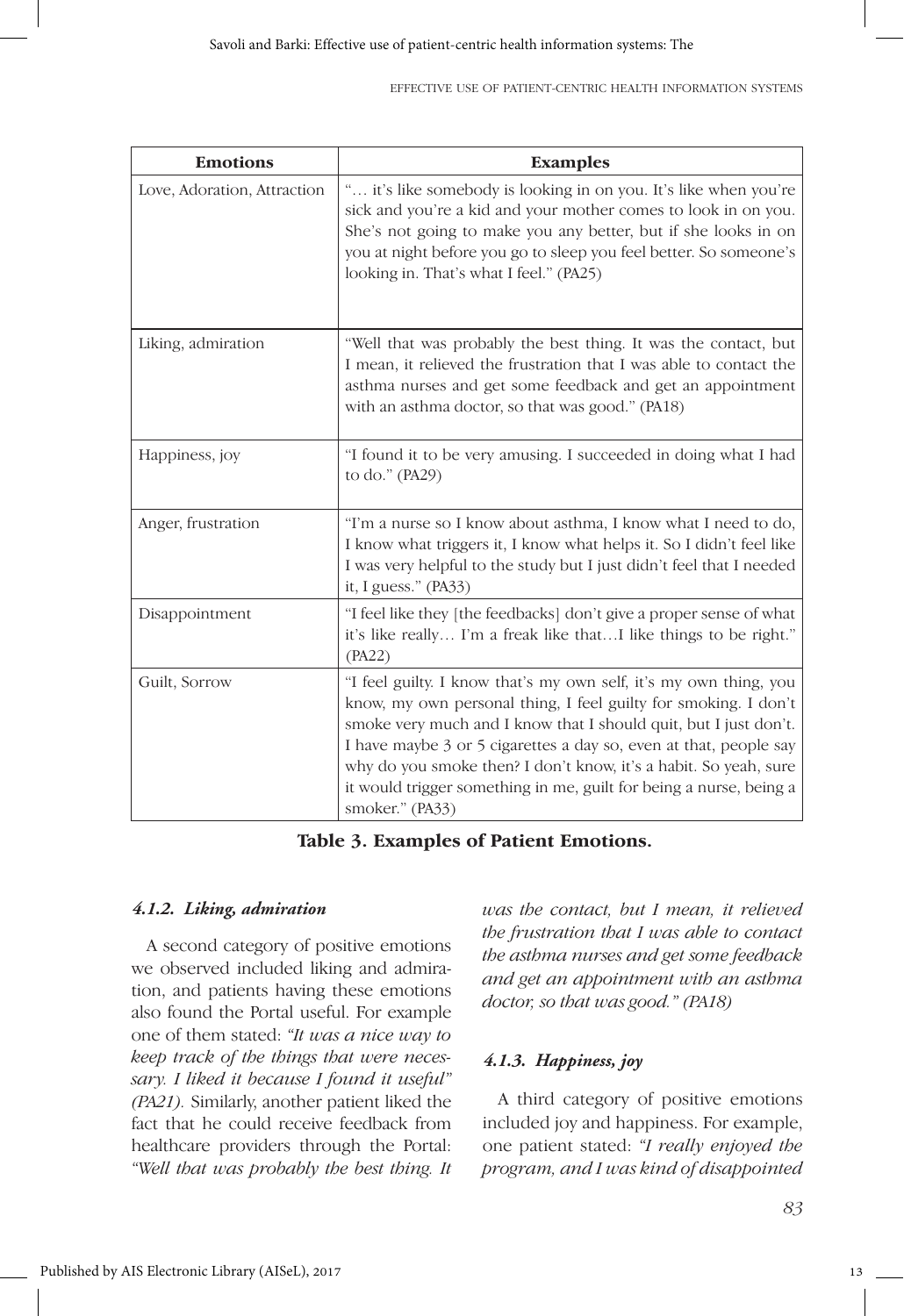*when I found out it was terminated." (PA26)* Another patient felt that using the Portal was fun because he viewed it as providing him with the challenge of reaching an objective. As such, he viewed the Portal's usage as a game and he was happy each time he overcame a new challenge: *"I found it to be very amusing. I succeeded in doing what I had to do." (PA29)* 

#### *4.1.4. Anger, frustration*

One category of negative emotions we observed pertained to anger and frustration. Some patients felt that the Portal treated them as little kids who could not take care of themselves, and they thought that they were knowledgeable about asthma and that they did not need the Portal's help to manage their disease: *"I'm a nurse so I know about asthma, I know what I need to do, I know what triggers it, I know what helps it. So I didn't feel like I was very helpful to the study but I just didn't feel that I need it, I guess."(PA33)* 

Another patient who was a nurse like PA33, also felt that she knew about asthma and that the Portal was imposing: *"I know this, you don't need to tell me this, but you know what I mean? This is not something I need to be told every day. It's not like I'm a little child, even a little child wouldn't need to be told that every day." (PA18)*

Another patient also felt anger and frustration when using the Portal as she felt knowledgeable about asthma and did not need a tool to help her manage it: "*If you get sick, blah, blah, blah. Yeah but even my action plan on paper I don't check it, I know what to do. So that's why I don't check it… for managing my asthma this wouldn't be the right tool because I know pretty much how to deal with it." (PA22)*  She also felt angry with the Portal because it reinforced the self-image of a sick person: *"I didn't like it [the Portal], I was like,*  *yeah it shows that I'm very sick… I don't consider myself sick, like if I have asthma I'm not a sick person per se." (PA22)* 

#### *4.1.5. Disappointment*

Another category of negative emotions pertained to disappointment and stemmed mostly from the Portal's perceived lack of functionality to answer patients' needs. For example, a patient who preferred to use more natural remedies felt that the Portal encouraged the use of prescription medications too much: *"I think I would have liked to have seen a little bit more of other things you can do other than just drugs. You know, there are things I used to control my asthma that when the drugs don't work and they work, you know, so even just things like I find nettle and peppermint tea will help or Shiatsu pressure points things." (PA18)* 

Another patient felt disappointed with the Portal because she found it to be inaccurate and of poor quality: *"I feel like they [the feedbacks] don't give a proper sense of what it's like really… I'm a freak like that…I like things to be right." (PA22*) Along the same vein, and contrary to PA22's expectations, the nurse did not regularly provide her with feedback on her health status: *"I thought this was going to be a little bit more present in a way but it turned out it's just like if you need her [the nurse] you go, but I had kind of the feeling that the nurse would give you feedback on what you would put in every week and there wasn't really that feature.*» (PA22)

#### *4.1.6. Guilt, sorrow*

A third group of negative emotions we observed related to guilt and sorrow. These feelings that usually lead to sadness imply that one's own behavior (e.g., guilt) creates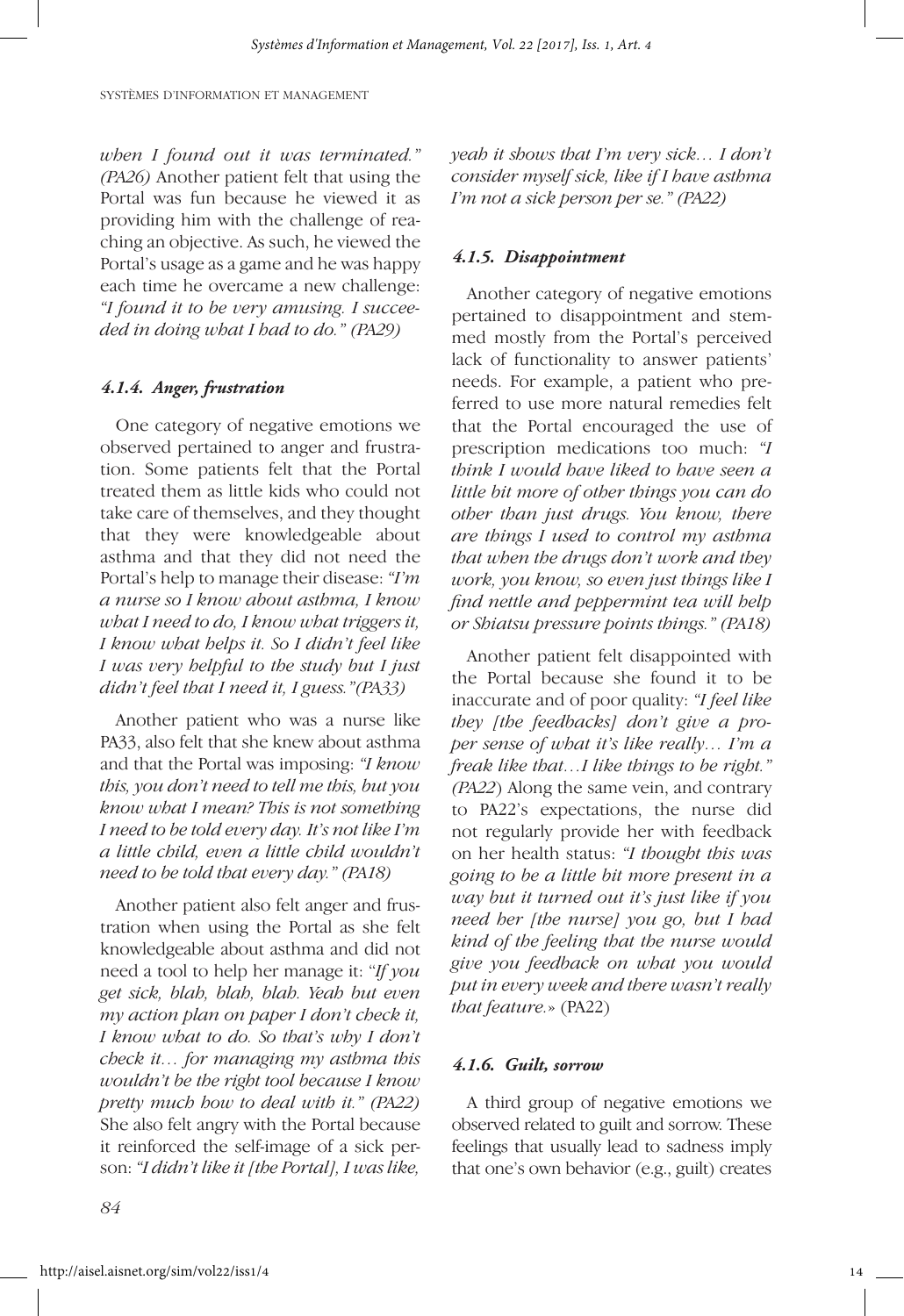sadness or one feels distressed (e.g., sorrow). One patient who was a nurse felt that she knew about asthma, but because she smoked and did not manage her asthma well, she perceived the Portal as an imposer that made her feel guilty: *"Yeah, it does. I feel guilty. I know that's my own self, it's my own thing, you know, my own personal thing, I feel guilty for smoking. I don't smoke very much and I know that I should quit but I just don't. I have maybe 3 or 5 cigarettes a day so, even at that, people say why do you smoke then? I don't know, it's a habit. So yeah, sure it would trigger something in me, guilt for being a nurse, being a smoker." (PA33)* 

#### **4.2. Effective use**

In order to investigate the emotions that were associated with effective use of the Portal, we searched the interview data for instances of self-reported usage that were accompanied by patients' emotional expressions related to the Portal. The dimensions of effective use, i.e., "transparent interaction", "representational fidelity" and "informed actions", differed across patients and time, with some patients using the Portal effectively in some instances of their usage period of several months, and ineffectively in other instances.

*Transparent interaction*: some patients noted the presence of transparent interaction when they indicated that the Portal provided them with the content they needed, such as getting connected to a health care provider, accessing a history of their medication usage, symptoms, and their action plans. On the other hand, some patients expressed a lack of transparent interaction during their usage period. For example, some had problems accessing the Portal due to a lack of browser compatibility, or reported that there was a system bug which prevented the "Asthma Diagram" to function properly.

*Representational fidelity*: while some patients found the Portal's content to be correct and complete, others thought that it differed from reality. For example, they thought that the Portal provided them with wrong feedback about their health status, that the nurse was not always available to answer their questions, or that their medication list was not complete, i.e., not all of their medications were present in the Portal's medication list. In such cases, the usage instance was coded as lacking "representational fidelity".

*Informed action*: some patient actions were not well-aligned with the broader objective of asthma SM. For example, some patients only entered their health information to the Portal and never consulted its feedback, which meant that they did not use it to analyze their health status. Such usage instance cases were coded as ineffective in terms of lack of "informed action".

## **4.3. Emotions and effectiveness of portal use**

As can be seen in the summarized results of Table 4, while negative emotions were invariably associated with ineffective use of the Portal, positive emotions were sometimes associated with effective use and sometimes with ineffective use.

#### **4.4. Usage-emotion patterns**

To further examine the relationship between patients' emotions and usage behaviors we searched for emotional responses that could be observed for each of the three effective usage dimensions. We also examined how patients' emotional responses to each dimension influenced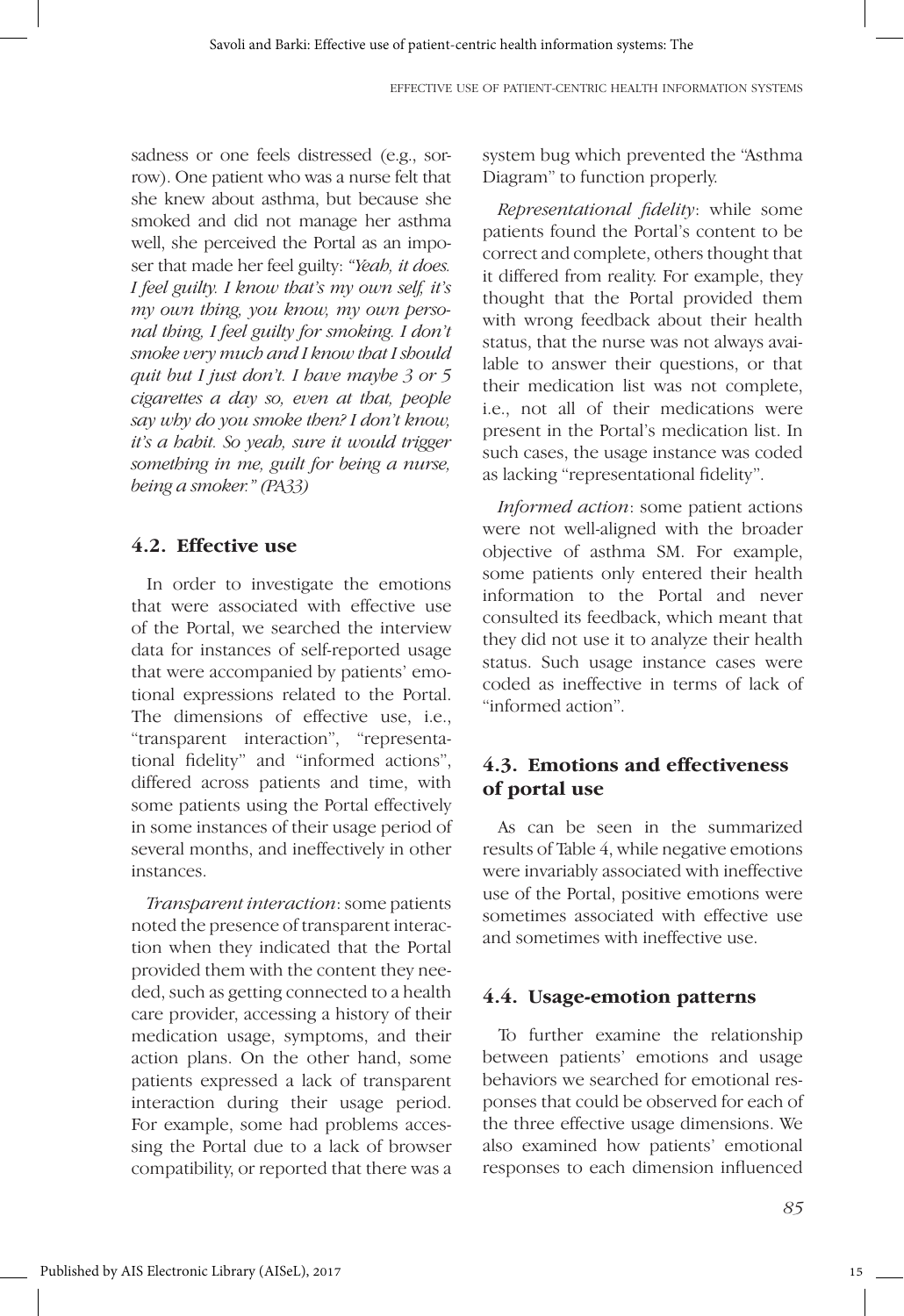| <b>Emotion</b>              | <b>Portal Use</b>                                                                                                                                                                                                                                                                                                                                                                                                                                                                                                                                                                                                                                                                                                                                                                                                                                                                                                                                                                                                                                                                                                                                                                                                                                            |
|-----------------------------|--------------------------------------------------------------------------------------------------------------------------------------------------------------------------------------------------------------------------------------------------------------------------------------------------------------------------------------------------------------------------------------------------------------------------------------------------------------------------------------------------------------------------------------------------------------------------------------------------------------------------------------------------------------------------------------------------------------------------------------------------------------------------------------------------------------------------------------------------------------------------------------------------------------------------------------------------------------------------------------------------------------------------------------------------------------------------------------------------------------------------------------------------------------------------------------------------------------------------------------------------------------|
| Love, Adoration, Attraction | Effective use: The patients expressing these emotions frequently<br>used the Portal to enter their medication usage and also to check its<br>feedback. They could easily access the Portal and its features (most<br>of the patients) (Presence of transparent interaction). Some pa-<br>tients who expressed love toward the Portal, regularly and correctly<br>entered their medication usage and their symptoms and perceived<br>the feedback mechanism as being correct (e.g., PA21, PA26, PA31)<br>(Presence of representational fidelity). They analyzed their symp-<br>toms and self-managed their asthma accordingly. They were also<br>interested in communicating with the nurse via the Portal in order<br>to ask health-related questions (e.g., PA21, PA26, PA31) (Presence of<br>informed action).                                                                                                                                                                                                                                                                                                                                                                                                                                             |
|                             | Ineffective use: The patients who expressed these feelings also used<br>the Portal frequently to enter information. However in some cases<br>the information they provided was incomplete or incorrect which<br>in turn influenced the accuracy of the feedback they got from the<br>Portal (e.g., PA29) (Lack of representational fidelity). Some pa-<br>tients used the Portal mostly to send information to health care<br>providers without checking its feedback. They also had frequent<br>email exchanges with the nurse, but rarely asked for help to solve<br>health-related problems. As such, they were not using the Portal<br>to self-manage their asthma (e.g., PA25, PA29) (Lack of informed<br>action).                                                                                                                                                                                                                                                                                                                                                                                                                                                                                                                                      |
| Liking, admiration          | Effective use: Some patients who expressed liking and admiration<br>toward the portal frequently used it to enter their medication usage<br>and also to check its feedback, analyze their symptoms and SM their<br>asthma accordingly. They were also interested in communicating<br>with the nurse via the Portal to ask health related questions (e.g.,<br>PA21), used the Portal as a personal assistant to help them manage<br>their asthma (e.g., PA27), or as a reminder to take their medication<br>on time (Presence of transparent interaction and informed ac-<br>tion). As well, the Portal provided some of them with useful asthma<br>information which they appreciated (e.g., PA24) as it reflected their<br>health status correctly (Presence of representational fidelity).<br>Ineffective use: Some patients expressed liking and admiration to-<br>ward the Portal, but they were not willing to use it as they thought<br>that it was not useful for their situation. For example, PA14 con-<br>sidered himself to have a very mild asthma condition and did not<br>feel the need for a tool to manage it. But he thought that the Por-<br>tal could be useful for more severe asthmatic patients <i>(Lack of in-</i><br>formed action). |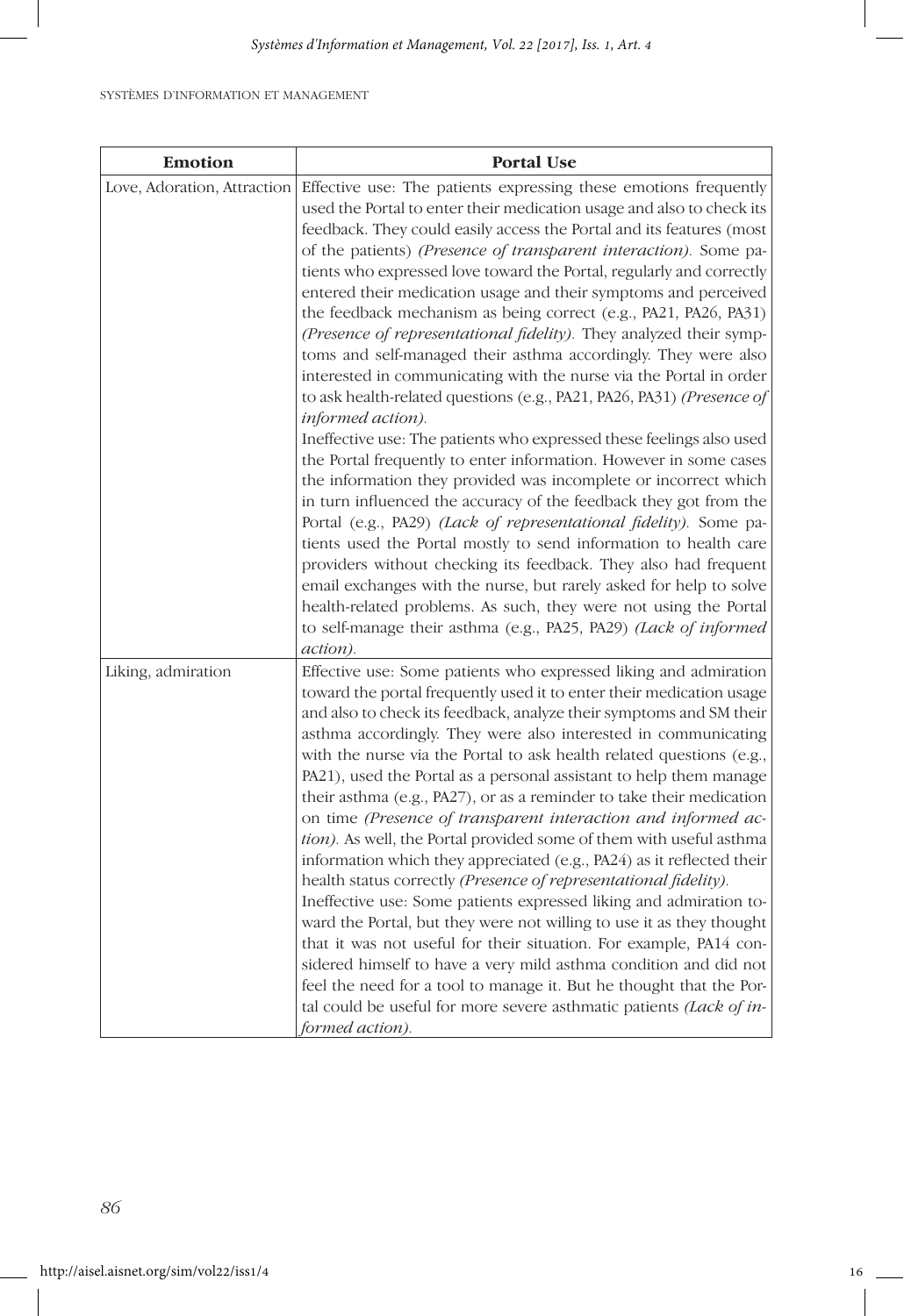#### EFFECTIVE USE OF PATIENT-CENTRIC HEALTH INFORMATION SYSTEMS

| <b>Emotion</b>     | <b>Portal Use</b>                                                                                                                                                                                                                                                                                                                                                                                                                                                                                                                                                                                                                                                                                                                                                                                                                                                                                                                                                                                                                                                                                                                                                                                                                                                                                                           |  |  |
|--------------------|-----------------------------------------------------------------------------------------------------------------------------------------------------------------------------------------------------------------------------------------------------------------------------------------------------------------------------------------------------------------------------------------------------------------------------------------------------------------------------------------------------------------------------------------------------------------------------------------------------------------------------------------------------------------------------------------------------------------------------------------------------------------------------------------------------------------------------------------------------------------------------------------------------------------------------------------------------------------------------------------------------------------------------------------------------------------------------------------------------------------------------------------------------------------------------------------------------------------------------------------------------------------------------------------------------------------------------|--|--|
| Happiness, joy     | Effective use:<br>These patients used the Portal frequently and<br>perceived its features to be easily accessible. Some of them ex-<br>pressed joy toward the Portal and found its content to be accurate<br>and a correct representation of their health status (Presence of<br>transparent interaction and representational fidelity). Some of<br>them monitored their health status by using the Portal's historical<br>graphs (e.g., PA26). Its feedback encouraged some patients to ex-<br>ercise more and they followed its advice (e.g., PA24). Also, some<br>found its Asthma Diagram feature to be like a game in which they<br>had to get a higher score in terms of SM, which was an activity they<br>enjoyed (e.g., PA4) (Presence of informed action).<br>Ineffective use: Some patients who expressed feelings of joy to-<br>ward the Portal used it frequently, but they did not correctly update<br>their weekly symptoms and medications, which in turn made their<br>feedbacks unreliable (e.g., PA5) (Lack of representational fidelity).<br>Some patients used it for other purposes than asthma self-manage-<br>ment. For example, PA29 who liked the Portal and admired it, used<br>it to contact the nurse and chat with her about issues unrelated to<br>self-management (Lack of informed action). |  |  |
| Anger, frustration | Ineffective use: Some of these patients could not access the Portal<br>at the beginning of their usage (Lack of transparent interaction).<br>They did not use the Portal frequently, had very limited communi-<br>cations with the nurse, and did not properly update their data (e.g.,<br>PA33, PA18, PA22) (Lack of representational fidelity). Some refused<br>to do what the Portal asked them to do because they did not think<br>it was useful for their health (e.g., PA34) or they found it offensive<br>(e.g., PA1) (Lack of informed action).                                                                                                                                                                                                                                                                                                                                                                                                                                                                                                                                                                                                                                                                                                                                                                     |  |  |
| Disappointment     | Ineffective use: Some of these patients did not properly update<br>their data (e.g., PA18, PA22) (Lack of representational fidelity).<br>They refused to use the Portal because some of them expected all<br>feedback to come from real people and not from an automated soft-<br>ware (e.g., PA34). Also, some believed that the Portal did not func-<br>tion as expected or found it to be irrelevant for them (e.g., PA22).<br>For example, PA20 expected the Portal to be connected to her doc-<br>tor in the hospital which was not the case. Hence, such patients<br>refused to use the Portal to manage their asthma (Lack of informed<br>action).                                                                                                                                                                                                                                                                                                                                                                                                                                                                                                                                                                                                                                                                   |  |  |
| Guilt, Sorrow      | Ineffective use: Some of the patients were not interested in using<br>the Portal and communicating with the nurse via the Portal because<br>they did not find the Portal useful. They also thought that if they<br>were to receive negative feedback from the Portal about their asth-<br>ma management status, it would remind them of their neglect in<br>controlling their asthma, which would evoke feelings of guilt and<br>sorrow. Hence, they essentially did not use it to self-manage their<br>asthma (e.g., PA33) (Lack of informed action) and did not properly<br>update their data (e.g., PA33) (Lack of representational fidelity).                                                                                                                                                                                                                                                                                                                                                                                                                                                                                                                                                                                                                                                                           |  |  |

| Table 4. Emotions and Effectiveness of Portal use. |  |  |  |  |  |
|----------------------------------------------------|--|--|--|--|--|
|----------------------------------------------------|--|--|--|--|--|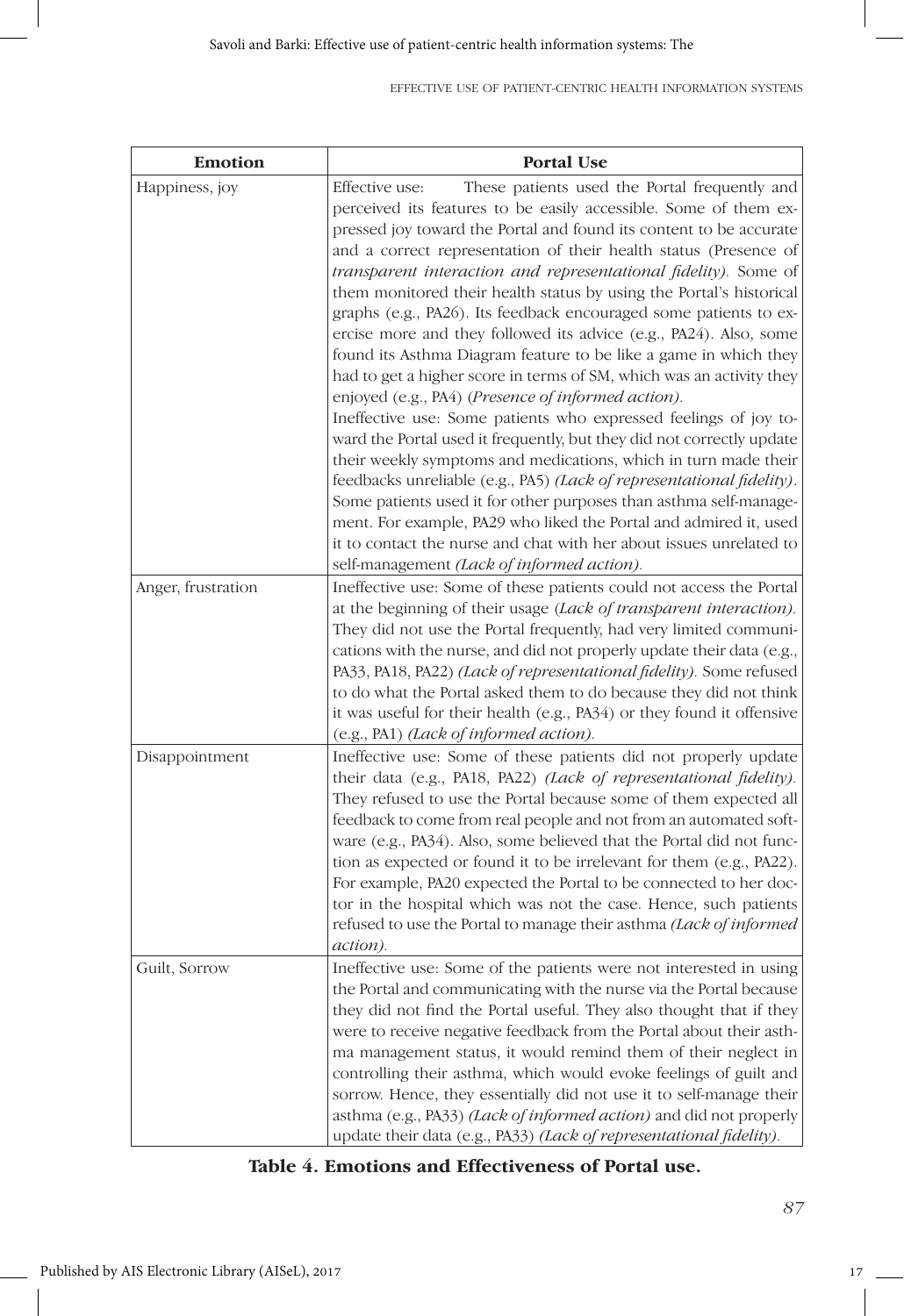their consequent usage behaviors and overall emotional responses. This analysis helped identify four usage-emotion patterns that are described below.

#### *4.4.1. Pattern 1: NNN*

In the NNN pattern, the difficulties some patients experienced in accessing the Portal's content (*Lack of transparent interaction*) seemed to evoke negative feelings, which in turn led them to perceive the Portal as *lacking representational fidelity*, i.e., they saw the Portal as being unable to provide them with correct and trustworthy information, and as a result, they did not engage in any action that would represent SM of their asthma with the Portal. That is, they either reduced their usage or, because they did not trust the Portal's feedback, they ignored it, resulting in negative feelings toward the Portal. For example, one patient mentioned that there was a bug in the Portal's Asthma Diagram feature, which made it difficult for him to access his health feedback, which in turn made him feel dissatisfied. Difficulty in accessing the Portal's feedback mechanism discouraged him from entering his health data regularly (i.e., leading to the Portal's *Lack of representational fidelity*) and negatively influenced his trust in the system. He expressed feelings of dissatisfaction and anger toward the Portal, which consequently hindered him from performing informed actions to manage his health (he was infrequently logging into the Portal during this period) until the bug was fixed. He was disappointed throughout this period.

#### *4.4.2. Pattern 2: YNN*

A second pattern we observed was YNN, where the patients felt they could access the Portal and its features without any difficulty (*Presence of transparent interaction*), and hence they did not express any negative feelings. However, they viewed the Portal's content as being incorrect and unreliable (*Lack of representational fidelity*), which evoked negative feelings, and hence these patients did not undertake SM actions (*Lack of informed action*). For example, one patient stated that he could not find his medications in the Portal's medication list database, which evoked in him feelings of dissatisfaction. Thus, *Lack of representational fidelity* discouraged him to enter correct data into the Portal, which consequently rendered its feedback unreliable for him. Thus, he could not use the Portal effectively until his medications were added to the Portal's database. In another case, a patient entered incorrect information into the Portal because of her lack of interest in the Portal, which consequently made the Portal's feedback unreliable, and therefore no informed action could be performed. She expressed guilt and sorrow for not using the Portal correctly, while also expressing a lack of interest in, and disappointment toward the Portal.

#### *4.4.3. Pattern 3: YYN*

In the third observed pattern, and similar to Pattern 2, the Portal and its features could be accessed without any difficulty, indicating *Presence of transparent interaction*. Moreover, patients who exhibited Pattern 3 also entered correct information into the Portal and received feedback that corresponded to their health situation, indicating that the Portal *had representational fidelity* (for these patients). While the Portal's feedback was encouraging for some of them, i.e., it was viewed as an indication that they were doing a good job of managing their asthma, it was not perceived as such by others who felt that it reminded them that they were not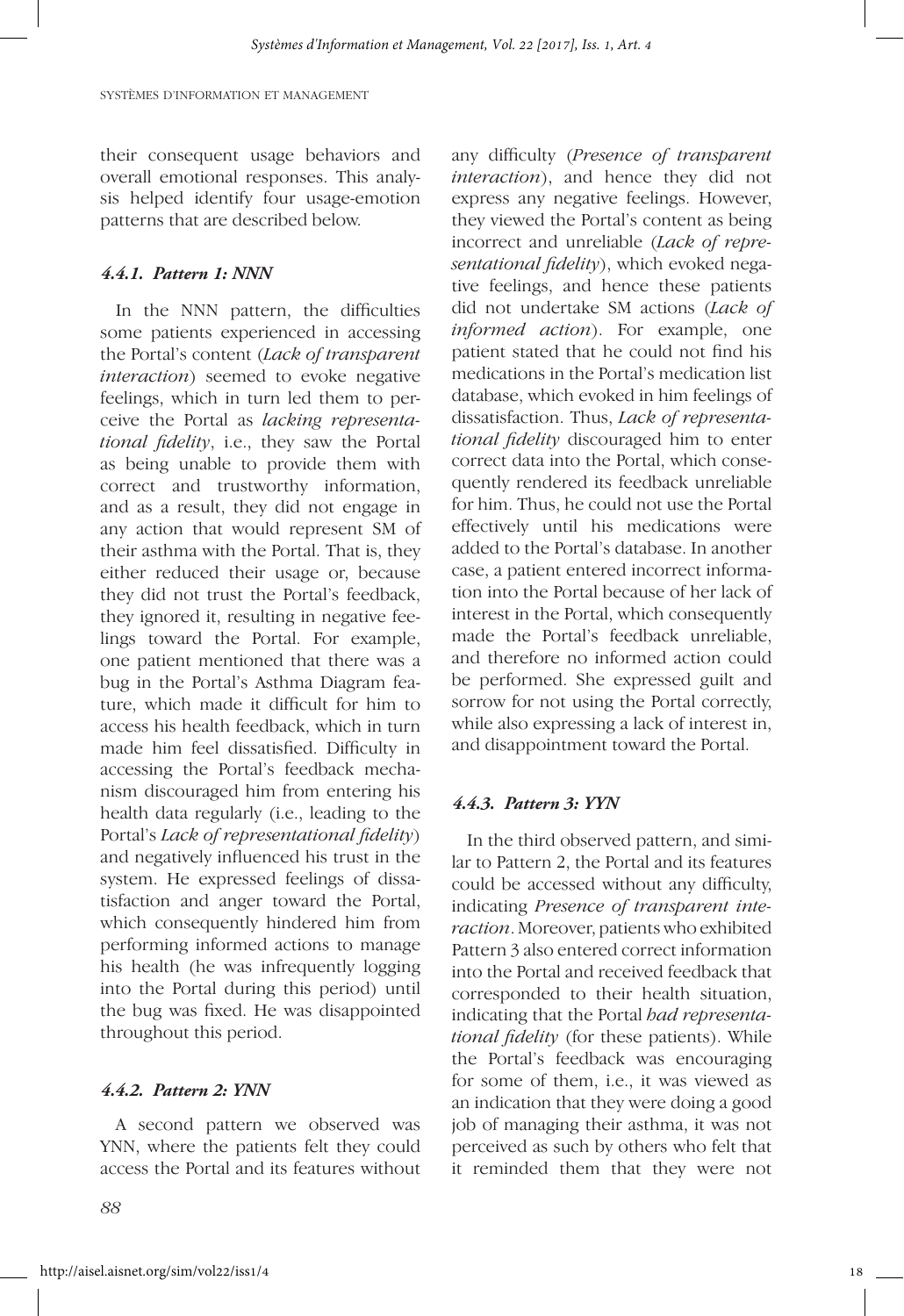managing their asthma well. It is interesting to note that the Portal' advice could have helped this latter group identify problematic patterns and initiate a search for solutions and actions to minimize these effects, but did not do because of their reaction.

The YYN patients' reactions to the Portal's feedback differed: while some expressed negative feelings toward the Portal and therefore did not use it to perform SM activities, some accepted the Portal's feedback, regardless of whether it was encouraging or not, and expressed feelings of admiration or adoration for it. For example, in one episode, a patient who entered her asthma status, medication, and symptoms correctly, received feedback from the Asthma Diagram feature that she was not managing her asthma well, i.e., her health status was yellow. Although she was aware of her poor SM, she felt bothered by the fact that the Portal kept reminding her about it over and over again. As such, she had feelings of anger and frustration toward the Portal, and did not use it to manage her health; she used it only to enter her data (because the medical team needed it), but did not follow the Portal's advice to manage her asthma.

In another case, a patient entered his health data very frequently and accurately, and felt that the Portal's content could be trusted (*Presence of representational fidelity*), and he expressed feelings of satisfaction toward it. However, he did not engage in any informed actions, i.e., he did not check the Portal's feedback graphs or Asthma Diagram, and consequently did not follow the Portal's advice irrespective of its positive or negative nature. He essentially reacted passively, expecting that he would be taken care of either by the Portal or the health care team: *"… somebody is actually watching and taking care to monitor what I'm feeding in. So if I'm feeding in information that goes outside of my personal profile, someone's going to pick up on it."(PA25)* He expressed emotions such as love or adoration toward the Portal mostly because he thought that the Portal and the people behind it had the responsibility to take care of him. As such, he basically provided the data that the system needed and the feedback he received from the Portal did not make him engage in SM actions, despite his strong positive emotions toward the Portal.

#### *4.4.4. Pattern 4: YYY*

The fourth pattern we observed was exhibited by patients for whom all three dimensions of effective use existed and were perceived as such by them. That is, the Portal and its content could be accessed easily (*Presence of transparent interaction*), they entered their health status data correctly, and the feedback they received represented their health status regardless of being positive or negative (*Presence of representational fidelity*). They also used this feedback to better manage their disease (*Presence of informed action*). In general, patients who reported this usage pattern also expressed positive emotions toward the Portal, such as admiration and happiness. For example, a patient who entered her data frequently, noted that the Portal motivated her to walk and that it was fun for her to count her steps and enter that data on her next login into the Portal. Her wish was to be able to play with her kids (her condition did not allow her to do so at that moment) and she felt that the Portal could help her reach that goal. She expressed feelings of joy and admiration toward the Portal.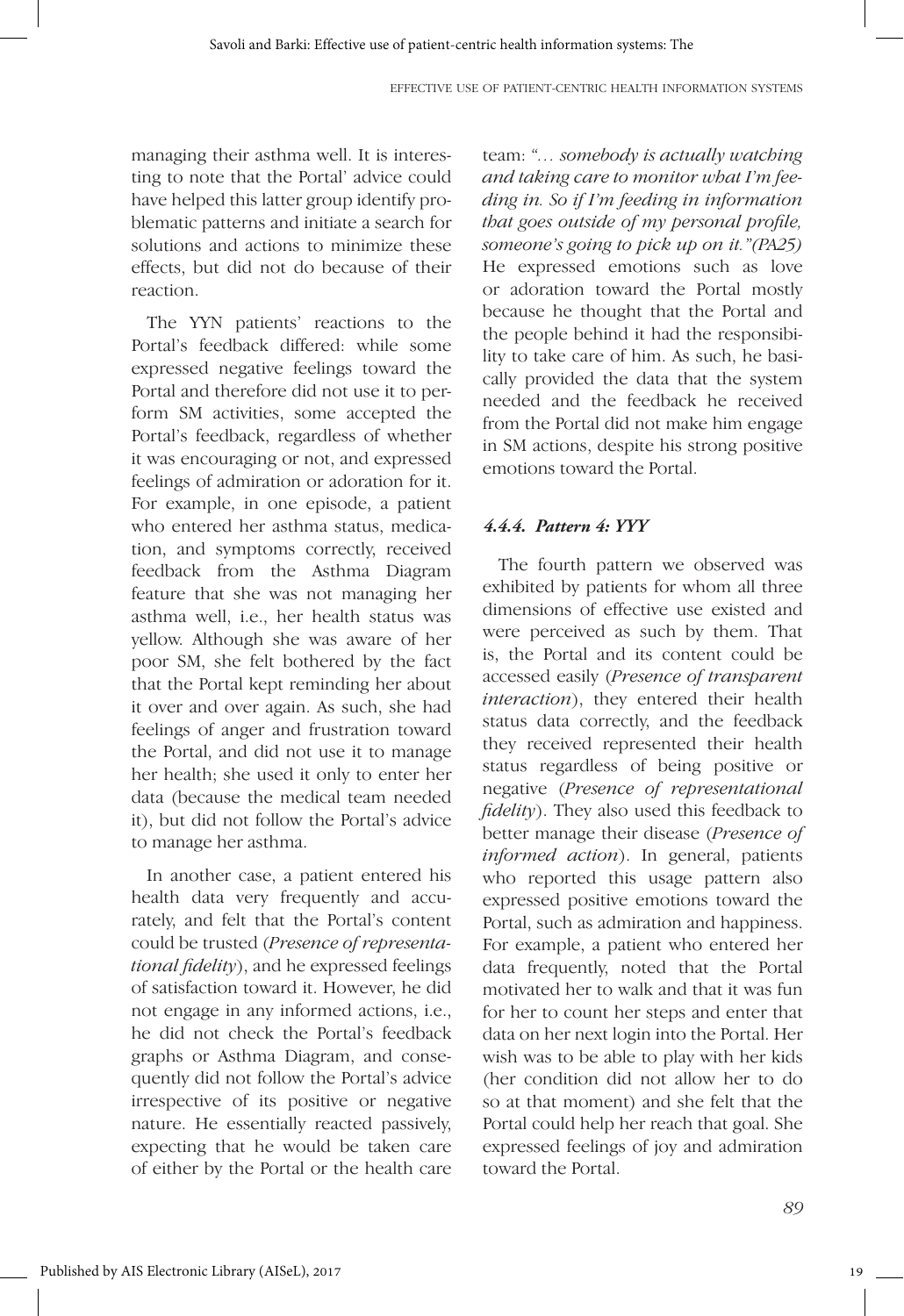The four usage-emotion patterns described above are aligned with the Burton-Jones & Grange (2012) theoretical framework in which the three dimensions are hierarchically related to each other. That is, informed action cannot be performed if the representations are not faithful to the real domain, and representational fidelity cannot exist if system representations are not accessible to users. Moreover, it is important to note that, each patient could experience one or more usage-emotion patterns during the three to six month usage period. For example, some patients initially went through an ineffective Portal usage span due to a technical problem (*Lack of transparent interaction*) and expressed negative emotions, but when the problem was resolved, they could use the Portal effectively and expressed positive emotions toward it.

#### **5. DISCUSSION**

Self-management systems are designed to help patients manage their chronic condition by making them active participants in their treatment process. Moreover, these systems are designed to facilitate the care process and help patients deal with the physical and emotional consequences of their disease. The present study examined the emotional consequences of using such a system, i.e., an asthma SM Portal, as well as how different categories of positive and negative emotions influenced how effectively asthma patients used it. We found that, while the Portal evoked in some patients positive emotions, such as adoration, admiration, and joy, in others it led to negative emotions, such as feelings of anger, guilt, or disappointment.

The extant literature has often discussed anxiety, affect, anger, and playfulness as consequences of IT use (Beaudry & Pinsonnault, 2010; Ethier *et al.*, 2006; Ayyagari *et al.*, 2011; Thuring & Mahlke, 2007), with other emotions remaining largely uninvestigated. Perhaps partly due to the nature of e-health IT and the emotional aspects of the care delivery process, the present study observed emotions such as love, guilt and sorrow which have not been noted in past IS research. In addition, the present study also found that, in a health IT context, feelings of anger could be triggered by system-induced perceptions, such as making patients feel helpless and unqualified, which complement other causes that have been observed in past research, such as "loss" or "lack of control" (Beaudry & Pinsonnault, 2010).

We also found that, while patients who had positive emotions were interested in using the Portal and used it frequently, their usage was not always effective. For example, while adoration and liking seemed to encourage patients to use the Portal more frequently, their usage was not always effective. On the other hand, those with negative emotions were reluctant to use the Portal and used it ineffectively and very little. For example, patients who felt anger, disappointment, and guilt tended to make ineffective use of the Portal and did not engage in proper SM, which ultimately influenced their quality of care.

Although positive emotions seemed to encourage the Portal's usage and acceptance, they were not always associated with its effective usage. Some patients who expressed feelings of love toward the Portal used it for purposes other than asthma SM. For example, one of the Portal's main functions was to provide feedback to patients so that they could self-monitor their symptoms, medications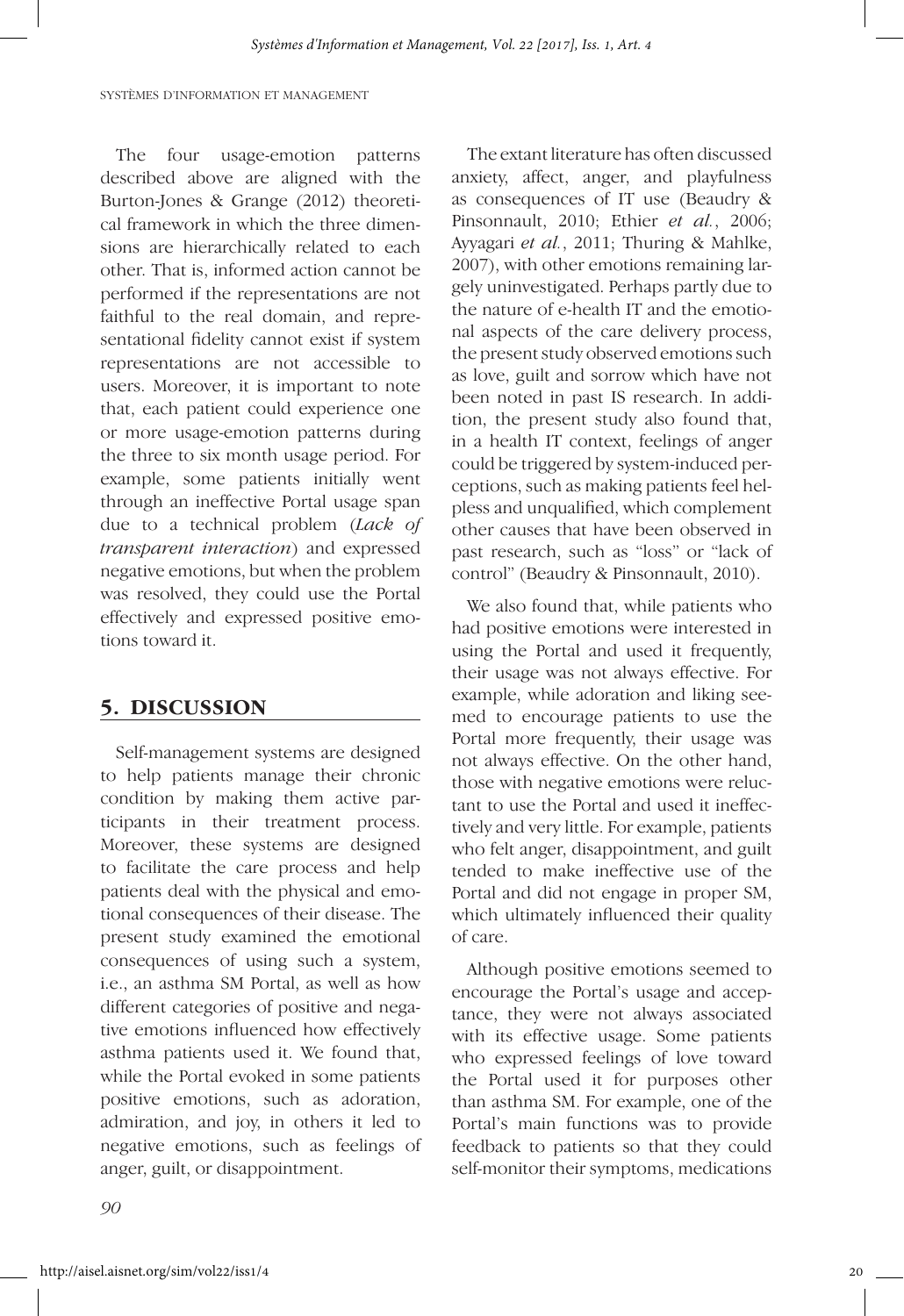and physical activities. However, some patients only entered their health data and did not consult the Portal's feedback, and hence they were not managing their disease via the Portal. It appeared that they were basically hoping that a health care provider would receive their data and help them in case of an emergency. In other words, they undertook a passive role in the process, which ran counter to the goal of the system and the Portal, i.e., asthma SM. For these patients, their love of the Portal can be explained by their strong need to receive care and support in order to deal with their chronic disease. As such, they viewed the Portal as a tool which could take care of them, and had a positive emotional connection with it, but they did not use it effectively. Chronic disease patients are personally responsible for their own day-to-day care, and are often best placed to assess the severity of their symptoms and the efficacy of their treatment. As such, they need to be active participants in their treatment, i.e., patients are considered to be key to SM, and without their active participation, controlling their disease becomes very difficult (Lorig *et al.*, 2006).

We also observed other instances of positive emotions and ineffective Portal usage. For example, using the Portal was like playing a game for some patients, and some used it to chat and for social relationships, but without considering the Portal's feedback on their health status. Yet, although these patients had strong positive emotions about the Portal, they failed to achieve its intended purpose, i.e., SM. This finding further supports the view that more frequent usage is not necessarily a valid measurement of adoption or implementation success, as it may not always lead to improved performance or greater satisfaction (Burton-Jones & Straub, 2006; DeLone & McLean, 2003).

Moreover, the four usage-emotion patterns we identified strongly suggest that patients' emotions can change during their usage period depending on changes that can occur in the interaction process. For example, patients who initially had negative emotions toward the Portal experienced positive emotions when their interactions with the Portal improved. For some patients, this seemed to be the result of a change in their access to the content of the Portal, e.g., a technical problem was resolved, or in the way they used the system, e.g., they learned how to make use of the Portal's different features. This observation is consistent with the findings of past research on emotions which views them as consequences of one's personal interpretation of events and the situational environment (Yin *et al.*, 2014). That is, when the situational environment changes, emotions toward it can change as well.

In addition, the four usage-emotion patterns we observed also suggest that during a given usage episode, negative emotional reactions that can stem from a lack of transparent interaction and representational fidelity can lead patients into not performing informed action, i.e., not using the system to achieve its goals. That is, a user who perceives that a system is not accurately representing its real domain will tend to express negative feelings toward it, and since he/she will view the system as unreliable, he/she will tend to *not* use it effectively. Thus, in order to encourage effective usage of SM systems, it would be important to design them in ways to increase the users' trust in the system's content and its feedback. In addition, we also found that all negative emotions were associated with ineffective Portal usage: patients who felt anger, disappointment, and guilt, used it either rarely or stopped using it after

21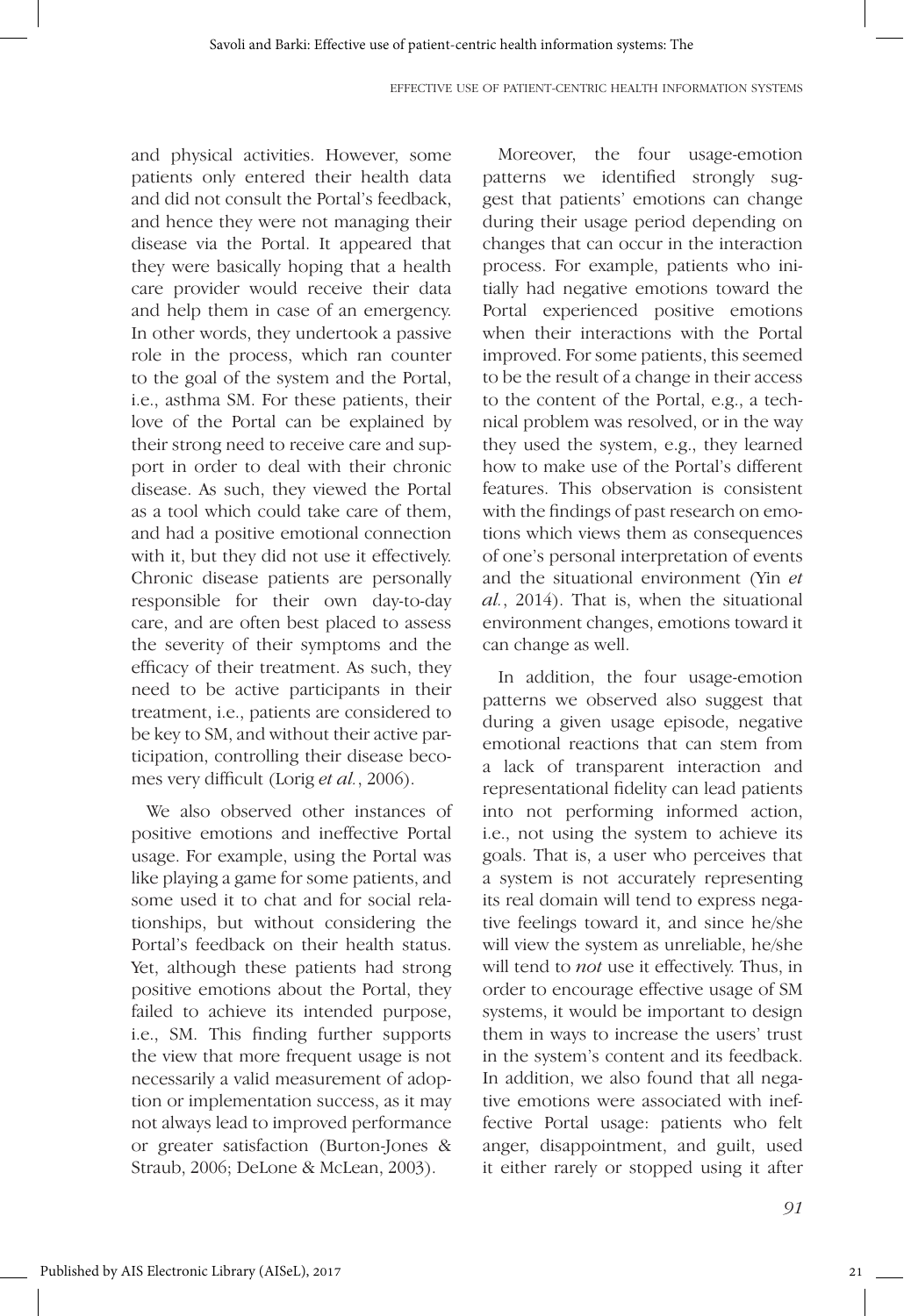a short while. Some of them even entered erroneous or incomplete information to the Portal, i.e., low representational fidelity, which suggests that it would be important to prevent or minimize negative emotions that can be generated by SM technologies.

As the results of our analysis suggest, emotions toward a user-centric system and its effective usage are closely linked. Our findings suggest that negative emotions toward a system tends to lead to its ineffective usage, hindering informed actions. As such, it would be preferable to design systems that are reliable and also loveable. Moreover, it is important to note that designing a high quality system is not enough to ensure that users will like it or use it because other factors also play important roles in evoking positive emotions toward a system.

According to Lazarus (1991), emotions are responses to stimuli that are relevant to the individual and which can be assessed in an appraisal to see if a stimulus has affected the individual. For example, Beaudry & Pinsonneault (2010) noted that the perception of achievement regarding an IT event can result in joy and pleasure, and the perception of lack of control can lead to frustration and dissatisfaction. According to Desmet (2012), there are six main sources of emotions in human computer interactions: 1- Object (emotions in response to the material qualities of a product), 2- Meaning (emotions in response to the meanings or beliefs associated with a product), 3- Interaction (emotions in response to the interactive qualities of using a product), 4- Activity (emotions in response to the activities enabled or facilitated by a product), 5- Self (emotions in response to oneself as a user), 6- Other (emotions evoked by other people's activities, in which the product plays an important role).

Our data suggests that the quality of the interaction the patients experienced when using the Portal, the activities that the Portal enabled or facilitated, and most importantly, its influence on patients' self-perception were the key sources of their emotions. When the functional capabilities of the Portal helped them fulfill their needs or achieve their goals, patients expressed positive emotions of liking and admiration. On the other hand, when they perceived the lack of a functionality they desired, it evoked disappointment, which is similar to the "achievement" emotions noted by Beaudry & Pinsonneault (2010). It is interesting to note that strong emotions such as adoration, anger, and guilt were evoked because of how the Portal affected patients' self-perception. Some of them experienced adoration because they felt they were valuable individuals who were being looked after by the Portal and the health care providers who ran it. Others felt guilt and sorrow because they felt disapproved by the Portal, which they viewed as an extension of health care providers. Still others experienced anger as a response to a self-perception of being a helpless, powerless, or sick person. As such, it would be important for the design process of an SM system to take into account the possibility that an IT can evoke such negative emotions, and to try to minimize them, e.g., by designing system feedbacks that are communicated via less authoritarian or harsh language in an effort to reduce feelings of guilt and anger in patients.

In order to improve the quality of care, and also to increase the chances of acceptance and routinized use of health IT, it would be helpful to identify ways of encouraging positive emotions, while alleviating negative emotions and their undesirable effects. However, it is also important to keep in mind that not all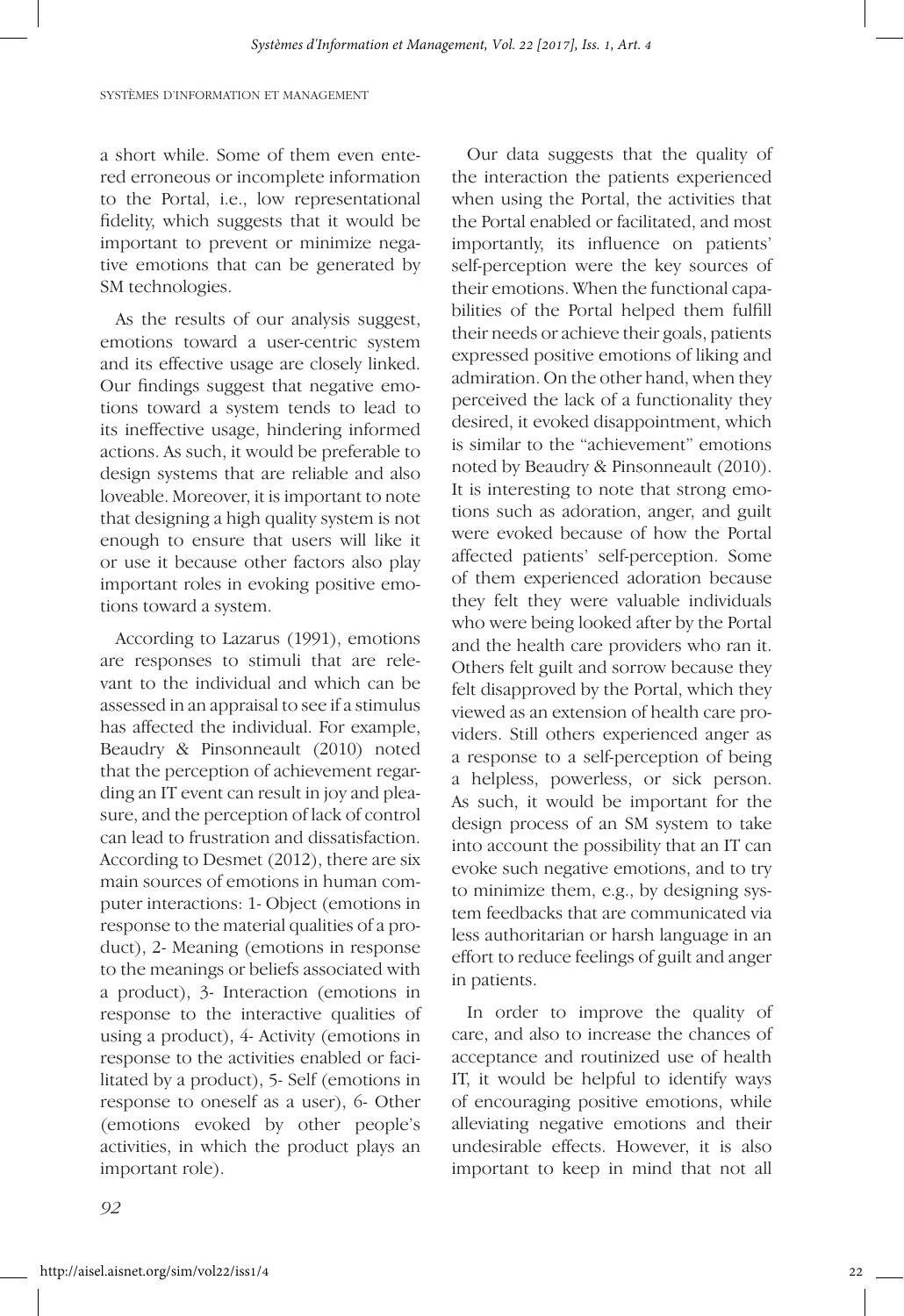positive emotions will necessarily lead to effective system use, and a high level or high frequency of use is unlikely to provide a valid measure of IT success in health care contexts, as very positive emotions can also lead to ineffective usage. It is important to note that, because a chronic illness can benefit from support that nurtures, such as self-esteem and emotional support (Winkelman *et al.*, 2005), it can be argued that the Portal was helpful for patients who experienced positive emotions. Nonetheless, active participation of patients in the process of their care still needs to be encouraged for better SM outcomes.

While emotions and use-emotion patterns identified in the present study were in an Asthma SM context, our results can be useful for studying emotional responses to other health SM systems, e.g., systems that support patients with diabetes. As discussed above, chronic diseases require the development of a collaborative daily SM plan which can be facilitated by IT usage. For example, for chronic diseases like diabetes, IT can be used to supplement healthcare providers by providing both educational and motivational support (Hunt, 2015). Systems that support chronic diseases often have certain key features in common, such as setting patients' personal goals, receiving feedback, problem solving and coping skills (Glasgow & Eakin, 2000). Moreover, patients suffering from chronic diseases, such as diabetes, also need to be active partners in their own care (Funnel & Anderson, 2004) and need emotional support in the care process (Turner & Kelly, 2000). As such, it is plausible that patients suffering from chronic diseases other than asthma are also likely to exhibit strong positive or negative emotions, including love, adoration, anger, or guilt toward such IT and use-emotion patterns similar to the four patterns observed in the present study.

However, while the emotions and use-emotion patterns identified here are likely to apply to other contexts, their importance and effects may be different. For example, diabetes patients usually carry feelings of shame and blame because some of them may feel that their disease might have been caused by their own failure of personal responsibility (Wolf & Liu, 2014). Such negative emotions can also influence the way these patients might react to SM systems, such as feeling more intense emotions which may influence how they view their disease and approach its management, providing interesting avenues for future research.

## **6. CONCLUSIONS**

Based on an inductive analysis of interview data obtained from 34 asthma patients who used an asthma SM Portal, the present study identified six categories of patient emotional responses: "Love, adoration, attraction"; "Liking, Admiration"; "Happiness, Joy"; "Anger, Frustration"; "Disappointment"; "Guilt, Sorrow". We also analyzed the relationships between these emotions and the patients' use of the Portal and, based on a framework of effective usage (Burton-Jones & Grange, 2012), we identified instances of asthma patients' effective and ineffective usage of the Portal. A key finding of the present study is that, while all positive emotions were associated with high frequencies of Portal use, this usage was not always effective. That is, while positive emotions led to high levels of Portal use, this usage was not always aligned with the Portal's goal of asthma SM. It is also important to note that, negative emotions were always associated with ineffective usage of the Portal.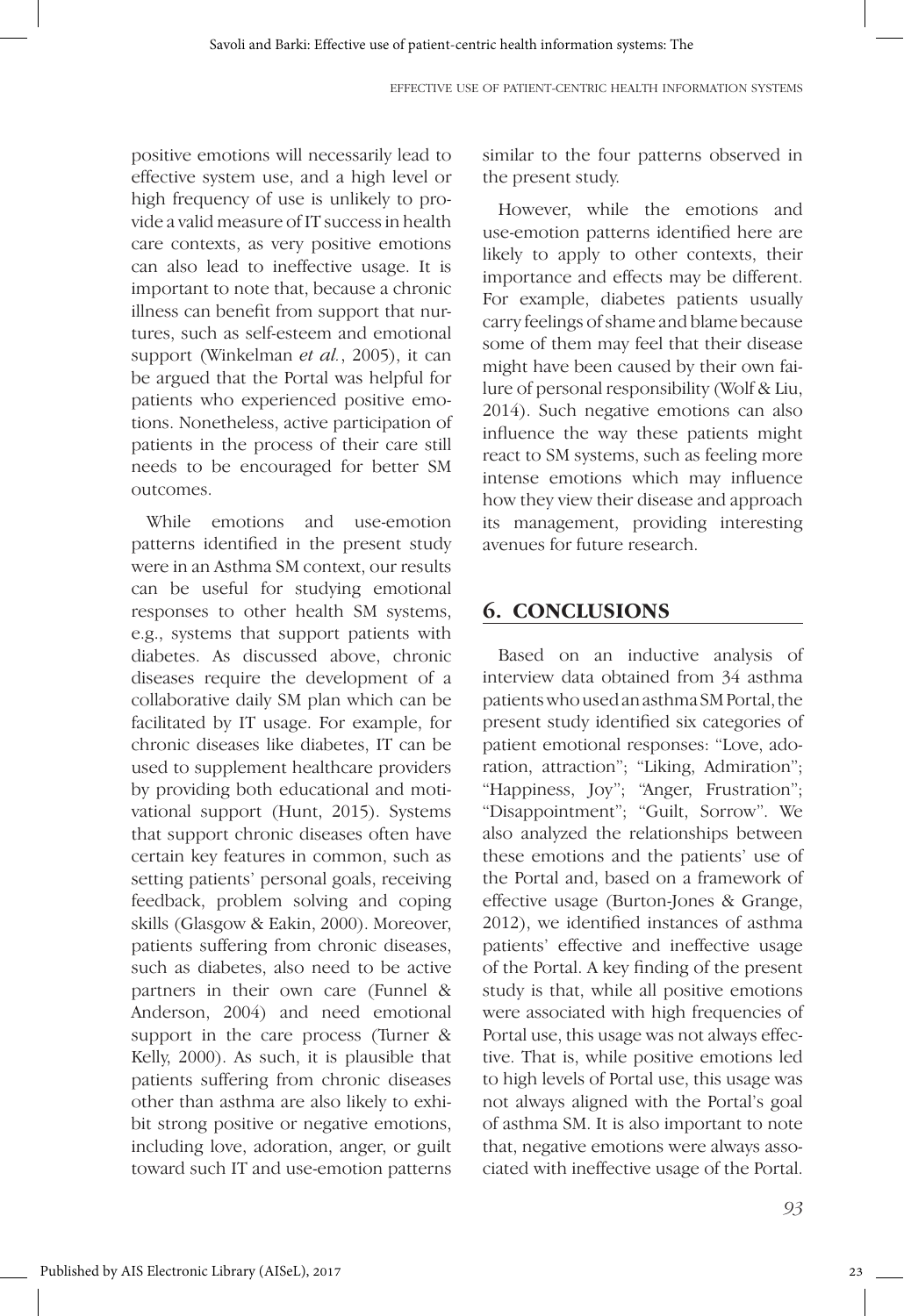Moreover, we also found that emotions were evoked mostly in response to system content, its representational fidelity and the activities enabled by the system, and eventually the Portal's influence on how the patients perceived themselves. Given the importance of emotions in providing high quality health care, and also the important role played by emotions in the acceptance and routinized use of e-health IT, there is a need for designers and implementers to pay more attention to the potential emotional responses that their system can evoke in users and patients, and to especially try to minimize the emergence of negative emotions. The present study's findings suggest that creating loveable medical products – products that can create a positive experience and self-image in patients, and give them joy – is a design challenge that needs to be addressed in future research, while simultaneously trying to engage patients in behaviors that promote their effective usage of these systems.

#### **REFERENCES**

- Anderson C. L., Agarwal R. (2011), "The Digitization of Healthcare: Boundary Risks, Emotion, and Consumer Willingness to Disclose Personal Health Information", *Information Systems Research,* vol. 22, n° 3, p. 469-490.
- Ayyagari R., Grover V., Purvis, R. (2011), "Technostress: Technological Antecedents and Implications", *MIS Quarterly,* vol. 35, n° 4, p. 831-858.
- Bagayogo FF, Lapointe L, Bassellier G. (2014), "Enhanced use of IT: A new perspective on post-adoption", *Journal of the Association for Information Systems*, vol. 15, n° 7, p. 361-387.
- Bagozzi R. P., Gopinath M., Nyer P. U. (1999), "The Role of Emotions in Marketing", *Journal of the Academy of Marketing Science,*  vol. 27, n° 2, p. 184-206.
- Beaudry A., Pinsonneault A. (2010), "The Other Side of Acceptance: Studying the Direct and Indirect Effects of Emotions on Information Technology Use", *MIS Quarterly,*  vol. *34*, n° 4, p. 689-710.
- Burton-Jones A., Grange C. (2012), "From Use to Effective Use: A Representation Theory Perspective", *Information Systems Research*, vol. 24, n° 3, p. 632–658.
- Burton-Jones A., Straub Jr D.W., (2006), "Reconceptualizing system usage: An approach and empirical test", *Information systems research*, vol. 17, n° 3, p. 228-246.

 Cenfetelli R. (2004), "Getting in Touch with our Feelings Towards Technology" *Proceedings of the 2004 Academy of Management Conference*, New Orleans.

- Coleman M. T., Newton K. S. (2005), "Supporting Self-management in Patients with Chronic Illness", *American Family Physician,* vol. *72*, n° 8, p. 1503-1510.
- DeLone W. H., McLean E. R. (1992), "Information Systems Success: The Quest for the Dependent Variable", *Information Systems Research,* vol. 3, n° 1, p. 60-95.
- Delone W.H., McLean E.R. (2003), "The De-Lone and McLean model of information systems success: a ten-year update". *Journal of management information systems*, vol. 19, n° 4, p. 9-30.
- Demiris G., Afrin L. B., Speedie S., Courtney K. L., Sondhi M., Vimarlund V., Lynch C. (2008), "Patient-centered applications: use of information technology to promote disease management and wellness. A white paper by the AMIA knowledge in motion working group", *Journal of the American Medical Informatics Association*, vol. *15,* n° *1*, p. 8-13.
- Desmet P. M. (2012), "Faces of Product Pleasure: 25 Positive Emotions in Human-Product Interactions" *International Journal of Design,* vol. *6,* n° *2*, p. 1-29.
- Djamasbi S., Strong D. M., Dishaw M. (2010), "Affect and acceptance: Examining the effects of positive mood on the technology acceptance model," *Decision Support Systems,* vol. 48, n° 2, p. 383-394.

Éthier J., Hadaya P., Talbot J., Cadieux J. (2006),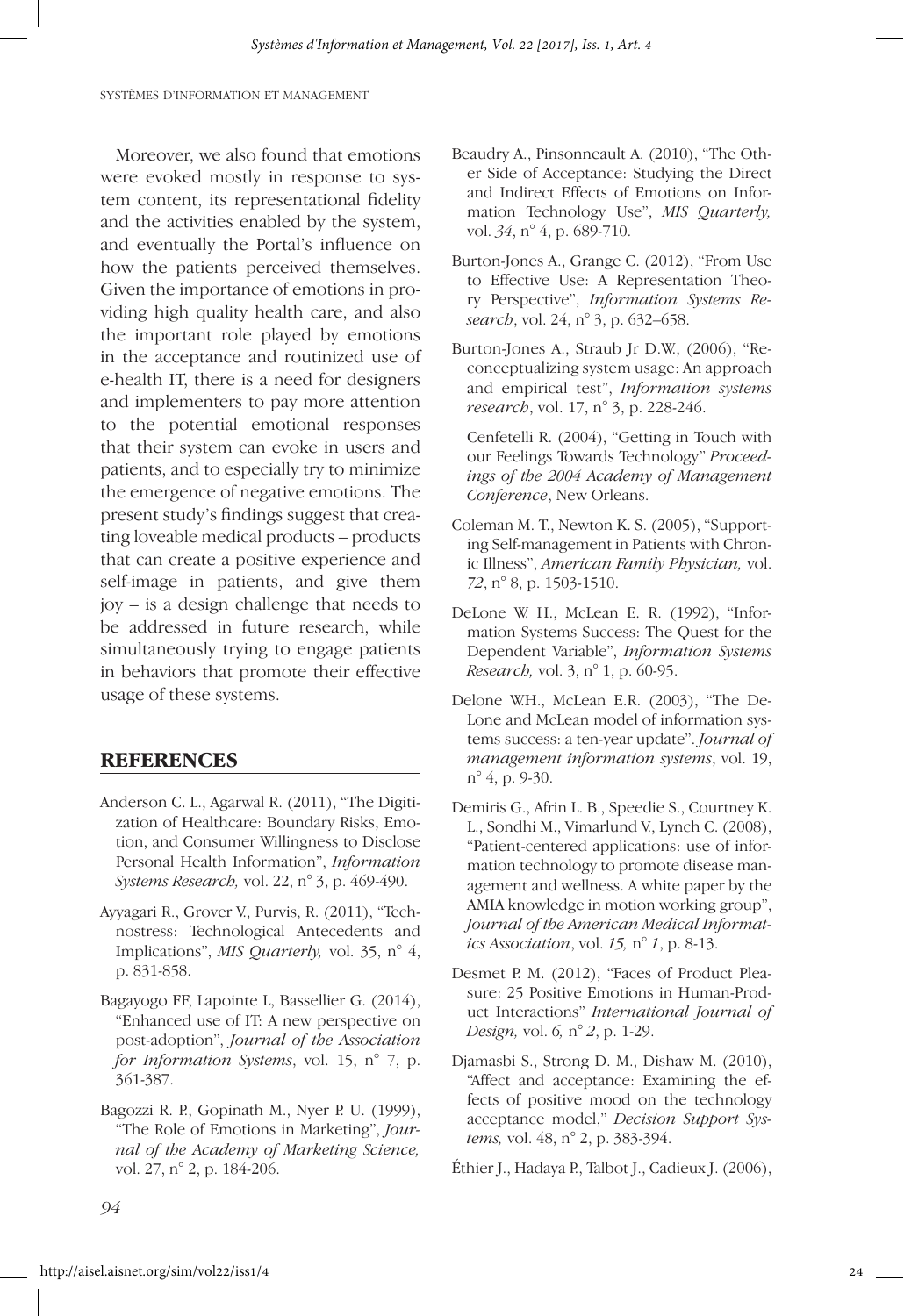"B2C web site quality and emotions during online shopping episodes: An empirical study" *Information & Management,* vol. *43*, n° 5, p. 627-639.

- Fourie I. (2009), "Learning from research on the information behaviour of healthcare professionals: a review of the literature 2004–2008 with a focus on emotion", *Health Information & Libraries Journal*, vol. 26, n° 3, p. 171-186.
- Funnell M.M., Anderson R.M., (2004), "Empowerment and self-management of diabetes", *Clinical diabetes*, vol *22*, n° 3, p. 123-127.
- García-Lizana F., Sarría-Santamera A. (2007), "New technologies for chronic disease management and control: a systematic review", *Journal of Telemedicine and Telecare,* vol. *13*, n° 2, p. 62-68.
- Glasgow R. E., Eakin E. G. (2000), "Medical office-based interventions", *Psychology in diabetes care*, p. 141-168.
- Gregor S., Lin A. C., Gedeon T., Riaz A., Zhu D. (2014), "Neuroscience and a nomological network for the understanding and assessment of emotions in information systems research", *Journal of Management Information Systems*, vol. *30*, n° 4, p.13-48.
- Gustafson D. H., Hawkins R., Boberg E., Pingree S., Serlin R. E., Graziano F., Chan C. L. (1999), "Impact of a patient-centered, computer-based health information/support system", *American journal of preventive medicine*, vol. *16*, n° 1, p. 1-9.
- Holman H., Lorig K. (2004), "Patient self-management: a key to effectiveness and efficiency in care of chronic disease", *Public health reports*, vol. 119, n° 3, p. 239-243.
- Hunt C. W. (2015), "Technology and Diabetes Self-Management: An Integrative Review" *World Journal of Diabetes,* vol. 6, n° 2, p. 225–233.
- Kohli R., Tan S. S.-L. (2016), "Electronic Health Records: How Can IS Researchers Contribute to Transforming Healthcare?" *MIS Quarterly*, vol. 40, n° 3, p. 553-573.
- Kotses H., Creer T. L. (2010), "Asthma self-management", *Asthma, Health and Society*, p.117-139
- Lambert S. D., Loiselle C. G. (2007), "Health information-seeking behavior", *Qualitative Health Research*, vol. 17, n° 8, p. 1006-1019.
- Laros F.J., Steenkamp J.B.E., (2005), "Emotions in consumer behavior: a hierarchical approach". *Journal of Business Research*, vol. 58, n° 10, p. 1437-1445.
- Lazarus R. S. (1991), *Emotion and adaptation*, Oxford University Press.
- Lorig K. R., Ritter P. L., Laurent D. D., Plant K. (2006), "Internet-based chronic disease self-management: a randomized trial", *Medical care,* vol. 44, n° 11, p. 964-971.
- Maier C., Laumer S., Weinert C., Weitzel T. (2015), "The effects of technostress and switching stress on discontinued use of social networking services: a study of Facebook use", *Information Systems Journal*, vol. *25*, n° 3, p. 275-308.
- Mano H. (1991), "The structure and intensity of emotional experiences: Method and context convergence". *Multivariate Behavioral Research,* vol. *26*, n° 3, p. 389-411.
- McCullough J. S., Casey, M., Moscovice, I., Prasad, S. (2010), "The effect of health information technology on quality in US hospitals", *Health Affairs*, vol. *29*, n° 4, p. 647-654.
- Norman D. A. (2004), *Emotional design: Why we love (or hate) everyday things*, Basic Books, N.Y.
- Petter S., W. Delone, McLean E. (2008), "Measuring information systems success: models, dimensions, measures, and interrelationships", *European Journal of Information Systems,* vol. 17, n° 3, p. 236-263.
- Polomano R. C., Droog N., Purinton M. C. P., Cohen A. S. (2007), "Social Support Web-Based Resources for Patients with Chronic Pain", *Journal of Pain and Palliative Care Pharmacotherapy,* vol. *21*, n° 3, p. 49-55.
- Scherer K. R., Schorr A. E., Johnstone T. E. (2001), *Appraisal processes in emotion: Theory, methods, research*, Oxford University Press.
- Seddon P. B., Kiew M.Y. (1996), "A partial test and development of DeLone and McLean's model of IS success", *Australian Journal of Information Systems,* vol. 4, n° 1